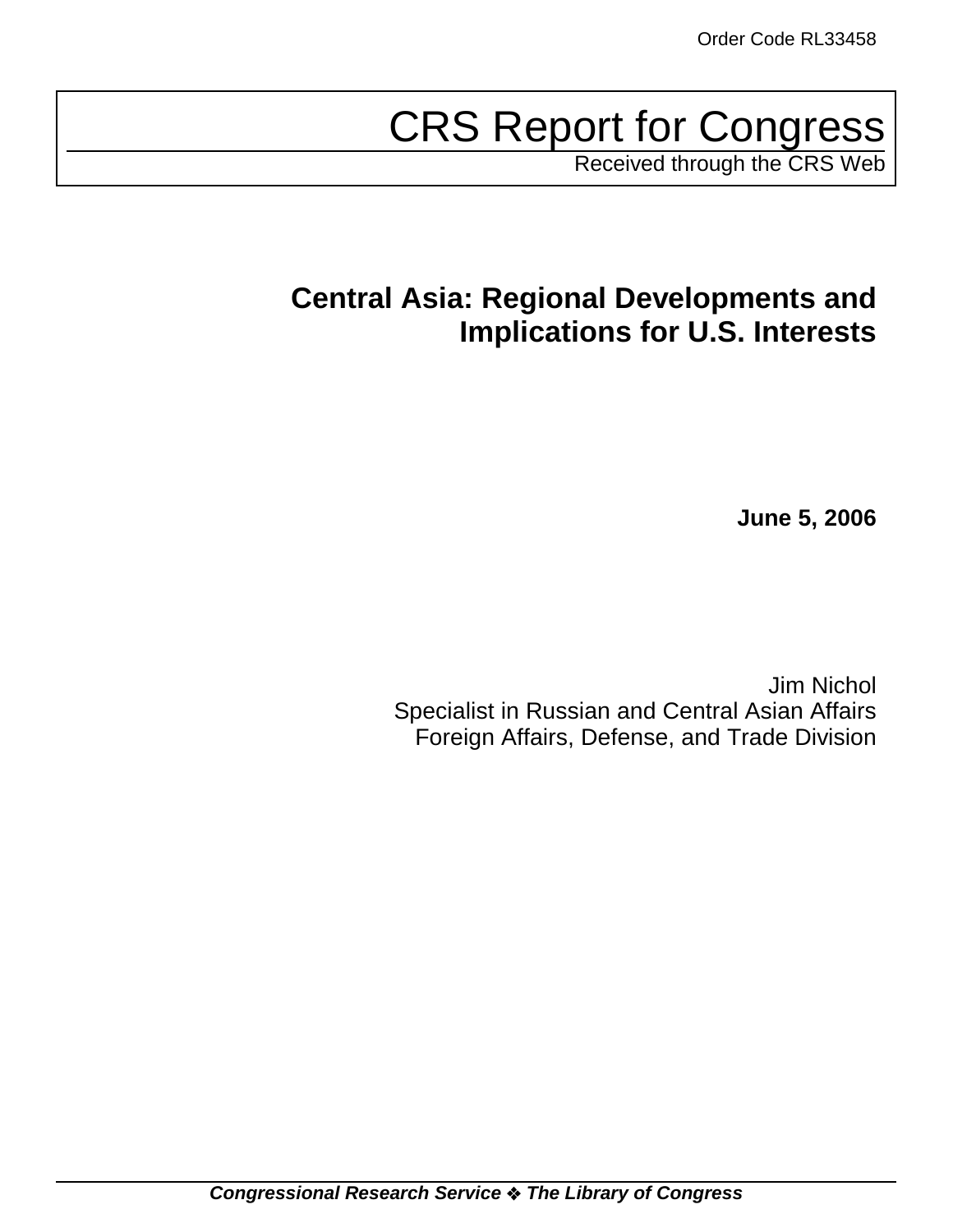## Central Asia: Regional Developments and Implications for U.S. Interests

### **Summary**

After the collapse of the Soviet Union in 1991, the United States recognized the independence of all the former Central Asian republics, supported their admission into Western organizations, and elicited Turkish support to counter Iranian influence in the region. Congress was at the forefront in urging the formation of coherent U.S. policies for aiding these and other Eurasian states of the former Soviet Union.

Soon after the terrorist attacks on America on September 11, 2001, all the Central Asian states offered overflight and other support to coalition anti-terrorist efforts in Afghanistan. Kyrgyzstan, Tajikistan, and Uzbekistan hosted coalition troops and provided access to airbases. In 2003, Uzbekistan endorsed coalition military action in Iraq; Kazakhstan provided about two dozen troops for rebuilding. After September 11, 2001, U.S. policy emphasized bolstering the security of the Central Asian states to help them combat terrorism, proliferation, and arms trafficking. Other strategic U.S. objectives include promoting democratization, free markets, human rights, and energy development. Administration policy also aims to integrate these states into the international community so that they follow responsible security and other policies, and to discourage the growth of xenophobic, fundamentalist, and anti-Western orientations that threaten peace and stability.

The Administration's diverse goals in Central Asia reflect the differing characteristics of these states. U.S. interests in Kazakhstan include securing and eliminating Soviet-era nuclear and biological weapons materials and facilities. In Tajikistan, U.S. aid focuses on economic reconstruction. U.S. energy firms have invested in oil and natural gas development in Kazakhstan and Turkmenistan. Some observers call for different emphases or levels of U.S. involvement in the region. Some call for strengthening conditions linking aid to progress in improving human rights or in making adequate progress in democratization and the creation of free markets. Some dispute the importance of energy resources in the region to U.S. national security. Others argue that the risks posed by civil and ethnic tensions in the region outweigh the benefits of U.S. involvement. Heightened congressional interest in Central Asia was reflected in passage of "Silk Road" language in 1999 (P.L. 106- 113) authorizing enhanced U.S. policy attention and aid to support conflict amelioration, humanitarian needs, economic development, transport (including energy pipelines) and communications, border controls, democracy, and the creation of civil societies in South Caucasian and Central Asian states.

Foreign Operations Appropriations for FY2006 was signed into law November 14, 2005 (P.L. 109-102). Conferees (H.Rept. 109-265) called for \$25 million in Freedom Support Act aid to Kazakhstan, \$25 million to Kyrgyzstan, \$24 million to Tajikistan, \$5 million to Turkmenistan, and \$20 million to Uzbekistan. The law continues prior year language conditioning aid to the governments of Kazakhstan and Uzbekistan on progress in democratization and respect for human rights and adds that the Uzbek government should permit an international investigation of the mid-2005 violence against civilians in Andijon. This CRS report replaces CRS Issue Brief IB93108, *Central Asia: Regional Developments and Implications for U.S. Interests*.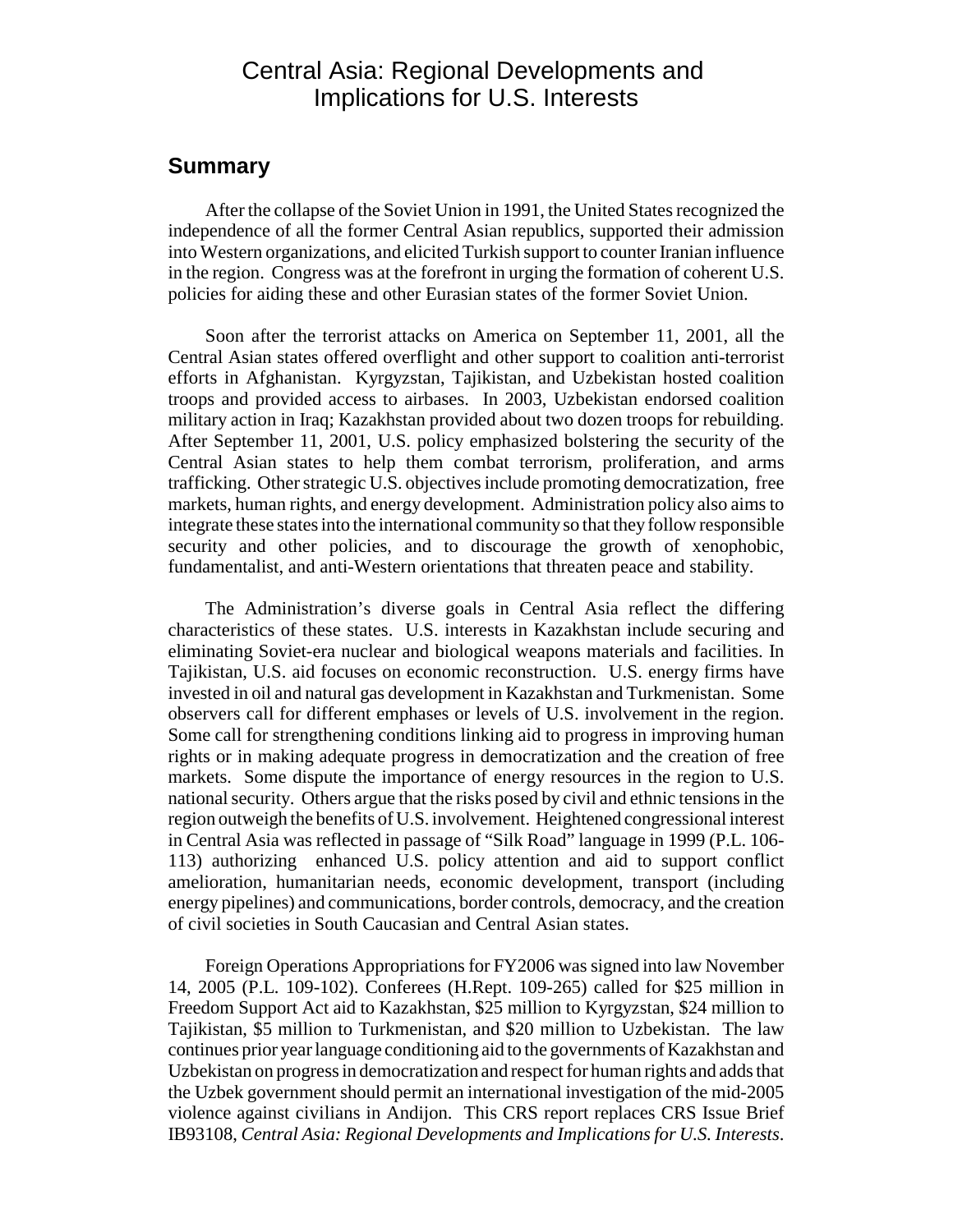## **Contents**

| Obstacles to Peace and Independence: Regional Tensions and Conflicts  6 |
|-------------------------------------------------------------------------|
|                                                                         |
|                                                                         |
|                                                                         |
|                                                                         |
|                                                                         |

## **List of Figures**

|  | Figure 1. Central Asia: Kazakhstan, Kyrgyzstan, Tajikistan, |  |  |  |
|--|-------------------------------------------------------------|--|--|--|
|  |                                                             |  |  |  |

## **List of Tables**

| Table 1. U.S. Foreign Assistance to Central Asia, FY1992-FY2006, |
|------------------------------------------------------------------|
|                                                                  |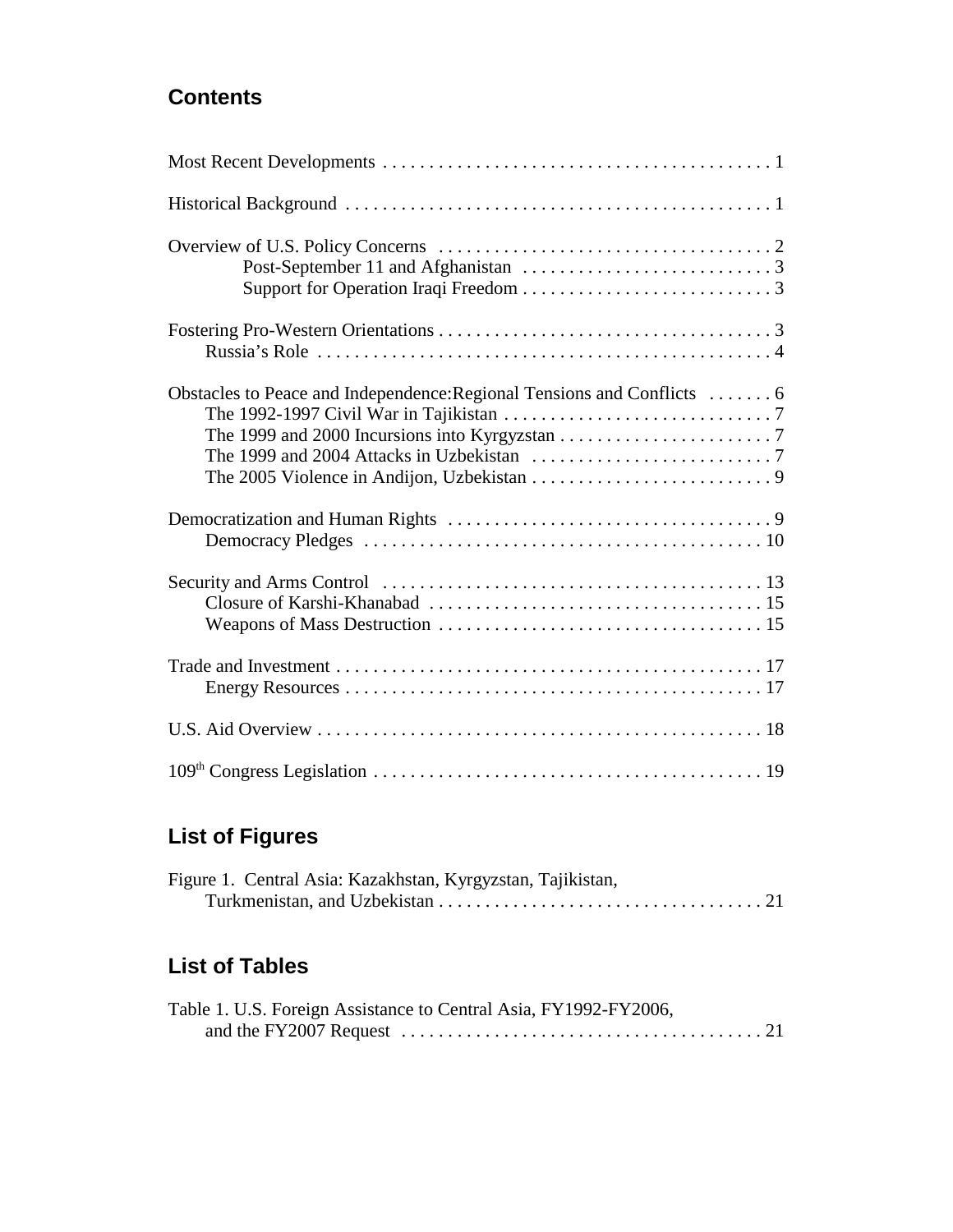## Central Asia: Regional Developments and Implications for U.S. Interests

## **Most Recent Developments**

On June 2, 2006, Kyrgyz authorities announced that two days of talks with a visiting U.S. delegation on the status of the U.S.-led coalition airbase at Manas had gone well and would be continued. In light of this progress, Kyrgyz President Kurmanbek Bakiyev lifted a warning that the base might be closed if the United States did not agree by June 1 on higher lease payments.

The European Union warned the Kyrgyz government on May 2 that "there are worrying indications that circles connected with organized crime are attempting to gain influence over political life and state institutions" and urged the government to combat this growing crime and political violence. The U.S. Ambassador on April 17 also had raised concerns that crime and corruption increasingly threaten Kyrgyzstan's stability. Days before, there had been an assassination attempt against democracy and human rights advocate Edil Baysalov, after he had met with visiting U.S. Assistant Secretary of State Richard Boucher and reportedly warned him that democratization in Kyrgyzstan was faltering.

According to a report issued by the non-governmental organization Global Witness in late April 2006, Turkmen President Saparamurad Niyazov personally controls a vast portion of the wealth generated from natural gas exports. The report also raises concerns about the involvement of alleged organized crime groups in the export business and urges the European Union to limit trade ties with Turkmenistan.<sup>1</sup>

## **Historical Background**

Central Asia consists of Kazakhstan, Kyrgyzstan, Tajikistan, Turkmenistan, and Uzbekistan; it borders Russia, China, the Middle East, and South Asia. The major peoples of all but Tajikistan speak Turkic languages (the Tajiks speak an Iranian language); and most are Sunni Muslims (some Tajiks are Shiia Muslims). Most are closely related historically and culturally. By the late 19th century, Russian tsars had conquered the last independent khanates and nomadic lands of Central Asia. By the early 1920s, Soviet power had been imposed; by 1936, five "Soviet Socialist

<sup>&</sup>lt;sup>1</sup> Global Witness. It's a Gas: Funny Business in the Turkmen-Ukraine Gas Trade, April 2006.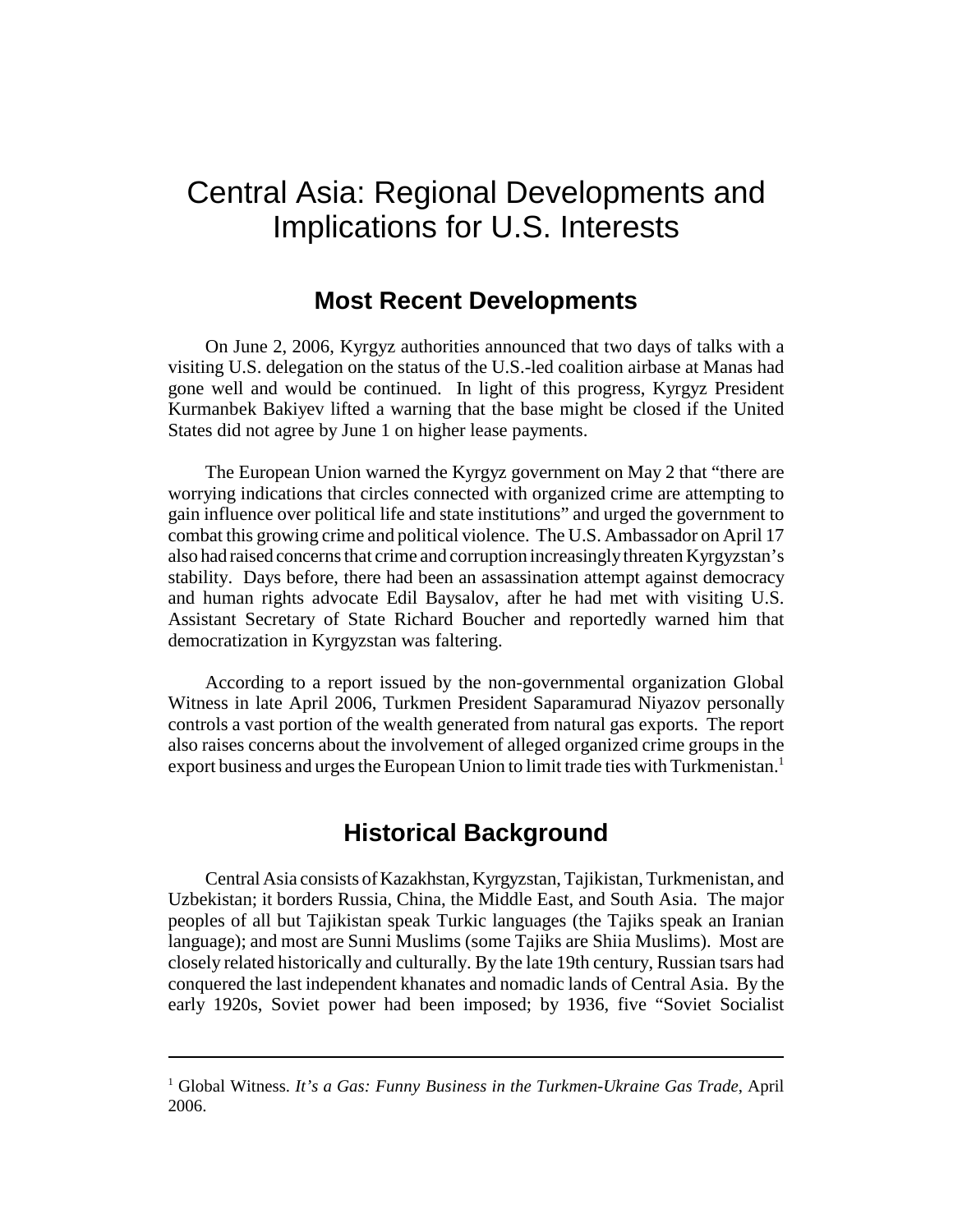Republics" had been created. Upon the collapse of the Soviet Union in December 1991, they gained independence.  $2^2$ 

#### **Central Asia: Basic Facts**

*Total Area:* 1.6 million sq. mi., larger than India; Kazakhstan: 1.1 m. sq. mi.; Kyrgyzstan: 77,000 sq. mi.; Tajikistan: 55,800 sq. mi.; Turkmenistan: 190,000 sq. mi.; Uzbekistan: 174,500 sq. mi.

*Total Population:* 59.4 million, slightly less than France; Kazakhstan: 15.2 m.; Kyrgyzstan: 5.1 m.; Tajikistan: 7.2 m.; Turkmenistan: 5.0 m.; Uzbekistan: 26.9 m. (2005 est., *CIA World Factbook*).

*Total Gross Domestic Product:* \$223.6 billion in 2005; per capita GDP is about \$3,900; poverty is rampant. Kazakhstan: \$133.2 b.; Kyrgyzstan: \$9.3 b.; Tajikistan: \$8.8 b.; Turkmenistan: \$29.4 b.; Uzbekistan: \$52.2 b. (*CIA Factbook*, purchasing power parity).

## **Overview of U.S. Policy Concerns**

After the collapse of the Soviet Union at the end of 1991, then-President George H.W. Bush sent the "FREEDOM Support Act" (FSA) to Congress, which was amended and signed into law in October 1992 (P.L. 102-511). In 1999, congressional concerns led to passage of the "Silk Road Strategy Act" authorizing language (P.L. 106-113) calling for enhanced policy and aid to support conflict amelioration, humanitarian needs, economic development, transport and communications, border controls, democracy, and the creation of civil societies in the South Caucasus and Central Asia.

U.S. policymakers and others hold various views on the types and levels of U.S. involvement in the region. Some argue that ties with "energy behemoth" Kazakhstan are crucial to U.S. interests. At least until recently, others argued that Uzbekistan is the "linchpin" of the region (it is the most populous regional state and is centrally located, shaping the range and scope of regional cooperation) and should receive the most U.S. attention. In general, however, U.S. aid and investment are viewed as strengthening the independence of the Central Asian states and forestalling Russian, Chinese, Iranian, or other efforts to subvert them. Such advocates argue that political turmoil and the growth of terrorist enclaves in Central Asia could produce spillover effects both in nearby states, including U.S. allies and friends such as Turkey, and worldwide. They also argue that the United States has a major interest in preventing terrorist regimes or groups from illicitly acquiring Soviet-era technology for making weapons of mass destruction (WMD). They maintain that U.S. interests do not perfectly coincide with those of its allies and friends, that Turkey and other actors possess limited aid resources, and that the United States is in the strongest position as the sole superpower to influence democratization and respect for human rights. They stress that such U.S. influence will help alleviate social tensions exploited by Islamic extremist groups to gain adherents.

Some views of policymakers and academics who previously objected to a more forward U.S. policy toward Central Asia appeared less salient after September 11,

<sup>2</sup> See CRS Report 97-1058, *Kazakhstan*; CRS Report 97-690, *Kyrgyzstan*; CRS Report 98- 594, *Tajikistan*; CRS Report 97-1055, *Turkmenistan*; and CRS Report RS21238, *Uzbekistan*, all by Jim Nichol.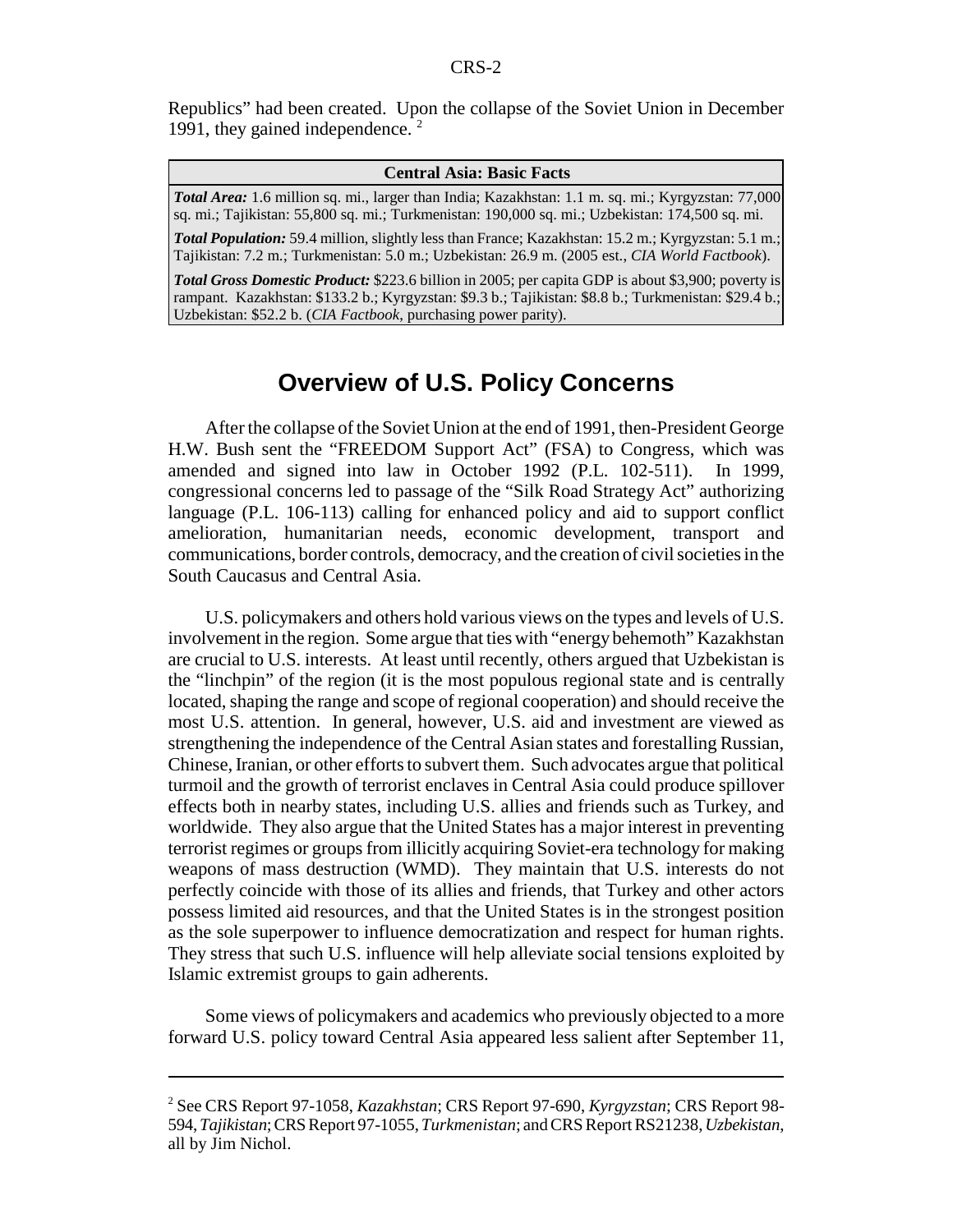2001, but aspects of these views could gain more credence if Afghanistan becomes more stable. These observers argued that the United States historically had few interests in this region and that developments there remained largely marginal to U.S. interests. They discounted fears that anti-Western Islamic extremism would make enough headway to threaten secular regimes or otherwise harm U.S. interests. At least until the coup in Kyrgyzstan in March 2005 (see below, *Democratization*), these observers argued that the United States should not try to foster democratization among cultures they claimed are historically attuned to authoritarianism. Some observers reject arguments that U.S. interests in anti-terrorism, non-proliferation, regional cooperation, and trade outweigh concerns over democratization and human rights, and urge reducing or cutting off most aid to repressive states. A few observers point to instability in the region as a reason to eschew deeper U.S. involvement such as military access that might needlessly place more U.S. personnel and citizens in danger.

**Post-September 11 and Afghanistan.** Since the terrorist attacks on the United States on September 11, 2001, the Administration has stated that U.S. policy toward Central Asia focuses on the promotion of security, domestic reforms, and energy development. According to then-Deputy Assistant Secretary of State B. Lynn Pascoe in testimony in June 2002, the September 11 attacks led the Administration to realize that "it was critical to the national interests of the United States that we greatly enhance our relations with the five Central Asian countries" to prevent them from becoming harbors for terrorism.<sup>3</sup> After September 11, 2001, all the Central Asian states soon offered overflight and other assistance to U.S.-led anti-terrorism efforts in Afghanistan. The states were predisposed to welcome such operations. Tajikistan and Uzbekistan had long supported the Afghan Northern Alliance's combat against the Taliban, and all the Central Asian states feared Afghanistan as a base for terrorism, crime, and drug trafficking (even Turkmenistan, which tried to reach some accommodation with the Taliban) (see also below, *Security*).

**Support for Operation Iraqi Freedom.** Uzbekistan was the only Central Asian state that joined the "coalition of the willing" in February-March 2003 that endorsed prospective U.S.-led coalition military operations in Iraq (Kazakhstan joined later). Uzbekistan subsequently decided not to send troops to Iraq, but Kazakhstan has deployed some two dozen troops to Iraq who are engaged in demining and water purification.

## **Fostering Pro-Western Orientations**

The United States has encouraged the Central Asian states to become responsible members of the international community, supporting integrative goals through bilateral aid and through coordination with other aid donors. The stated policy goal is to discourage radical anti-democratic regimes and terrorist groups from gaining influence. All the Central Asian leaders publicly embrace Islam, but display

<sup>&</sup>lt;sup>3</sup> U.S. Senate. Committee on Foreign Relations. Subcommittee on Central Asia and the South Caucasus. The U.S. Role in Central Asia. *Testimony of B. Lynn Pascoe, Deputy Assistant Secretary for European and Eurasian Affairs*, June 27, 2002.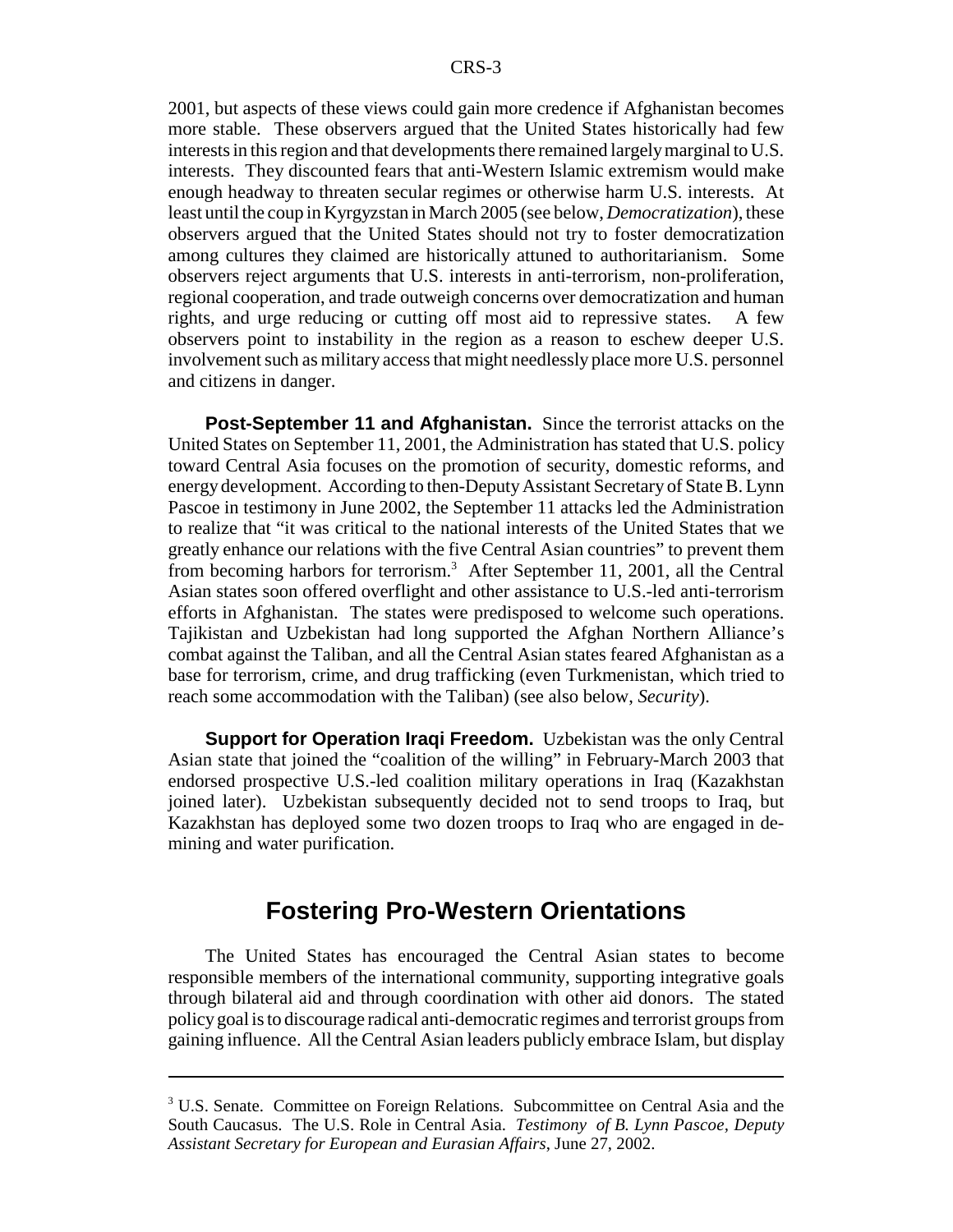hostility toward Islamic fundamentalism. At the same time, they have established some trade and aid ties with Iran. While they have had greater success in attracting development aid from the West than from the East, some observers argue that, in the long run, their foreign policies may not be anti-Western, but may more closely reflect some concerns of other Islamic states.<sup>4</sup>

## **Russia's Role**

During most of the 1990s, U.S. administrations generally viewed a democratizing Russia as serving as a role model in Central Asia. Despite growing authoritarian tendencies in Russia since Vladimir Putin became its president in 2000, the Bush Administration has emphasized that Russia's counter-terrorism efforts in the region broadly support U.S. interests. At the same time, the United States long has stressed to Russia that it should not seek to dominate the region or exclude Western and other involvement. Virtually all U.S. analysts agree that Russia's actions should be monitored to ensure that the independence of the Central Asian states is not threatened.

The long-term impact of the events of September 11, 2001, on the Central Asian states may depend upon the durability and scope of U.S. and coalition presence in the region, Russia's countervailing policies, and the fate of Afghanistan. Among Russia's reasons for acquiescing to increased U.S. and coalition presence in the region after the September 2001 attacks were its interests in boosting some economic and other ties to the West and its hopes of regaining influence in Afghanistan. More recently, however, Russia has appeared to step up efforts to counter U.S. influence.

Russian officials have emphasized interests in strategic security and economic ties with Central Asia. Strategic concerns have focused on drug trafficking and regional conflict, and the region's role as a buffer to Islamic extremism. During the 1990s, Russia's economic decline and demands by Central Asia caused it to reduce its security presence, a trend that President Putin has tried to retard or reverse. In 1999, Russian border guards were largely phased out in Kyrgyzstan, the last Russian military advisors left Turkmenistan, and Uzbekistan withdrew from the Collective Security Treaty (CST) of the Commonwealth of Independent States (CIS), citing its ineffectiveness and obtrusiveness. However, Russia has appeared determined to maintain a military presence in Tajikistan. It long retained about 14,500 Federal Border Guards in Tajikistan, most of whom were Tajik conscripts, and 7,800 Russian troops of the  $201<sup>st</sup>$  motorized rifle division.<sup>5</sup>

 Russia's efforts to formalize a basing agreement with Tajikistan dragged on for years, as Tajikistan endeavored to maximize rents and assert its sovereignty. In October 2004, the basing agreement was signed, formalizing Russia's largest military presence abroad, besides its Black Sea Fleet. At the same time, Tajikistan demanded full control over border policing. Russia announced in June 2005 that it

<sup>4</sup> See also CRS Report RL30294, *Central Asia's Security: Issues and Implications for U.S. Interests*, by Jim Nichol.

<sup>5</sup> *The Military Balance 2005-2006.* London: International Institute of Strategic Studies, 2005.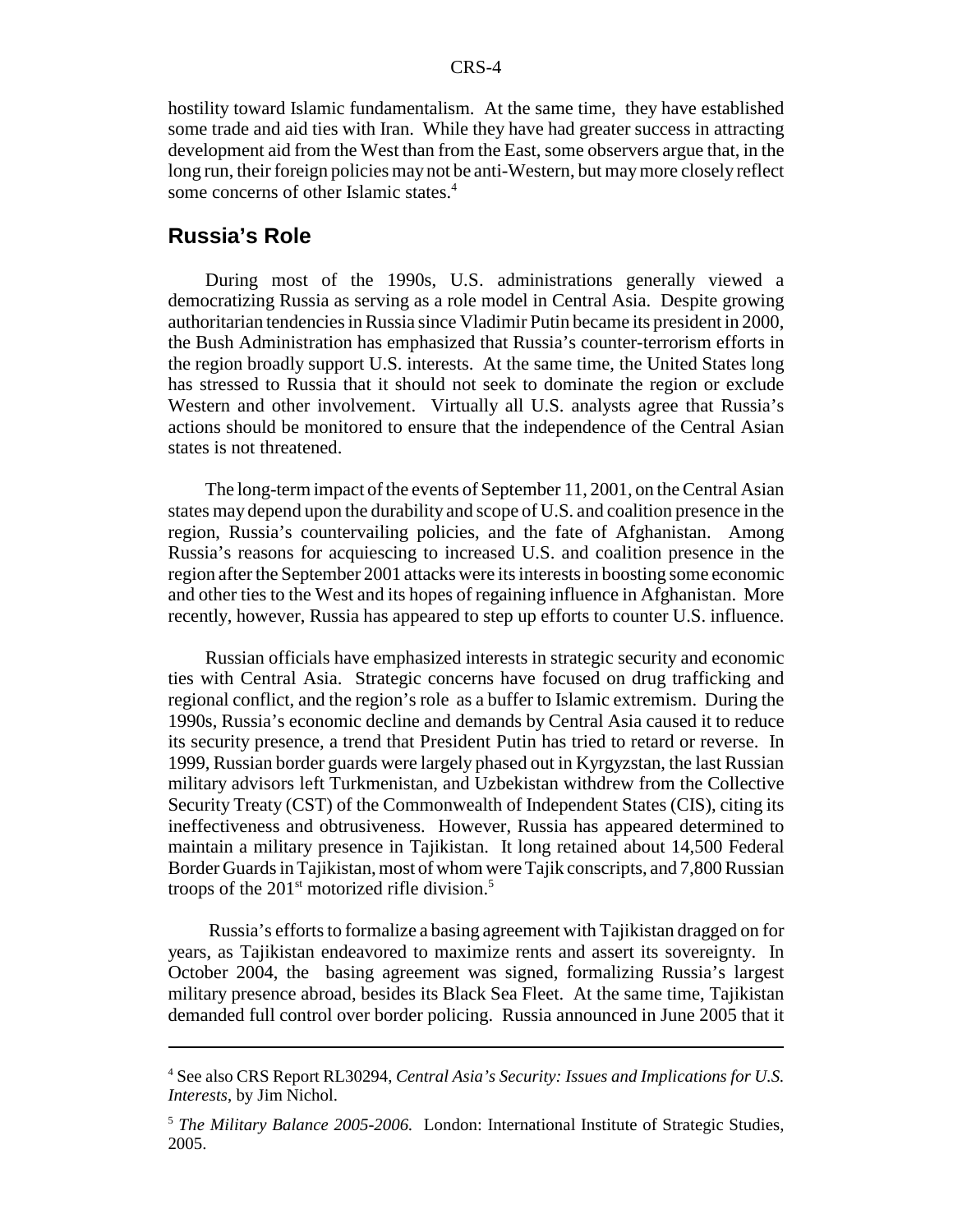had handed over the last guard-house along the Afghan-Tajik border to Tajik troops. The U.N. Office on Drugs and Crime reported in early 2006 that the amount of heroin seized in Tajikistan during 2005 had declined, perhaps in part because of complications during the phase-in of full border control by Tajikistan. Tajik President Rakhmanov and others emphasize that growing drug production and trafficking from Afghanistan pose increasing challenges.<sup>6</sup>

In a seeming shift toward a more activist role in Central Asia, in April 2000, Russia called for the members of the CST to approve the creation of rapid reaction forces to combat terrorism and hinted that such forces might launch pre-emptive strikes on Afghan terrorist bases. These hints elicited U.S. calls for Russia to exercise restraint and consult the U.N. Presidents Clinton and Putin agreed in 2000 to set up a working group to examine Afghan-related terrorism (this working group now examines global terrorism issues). CST members agreed in 2001 to set up a Central Asian rapid reaction force headquartered in Kyrgyzstan, with Russia's troops in Tajikistan comprising most of the force. CIS members in 2001 also approved setting up an Anti-Terrorism Center (ATC) in Moscow, with a branch in Kyrgyzstan, giving Russia influence over regional intelligence gathering.

Perhaps to counteract the increased U.S. presence in Kyrgyzstan, Russia in September 2003 signed a 15-year military basing accord with Kyrgyzstan providing access to the Kant airfield, near Kyrgyzstan's capital of Bishkek. The nearly two dozen Russian aircraft and several hundred troops at the base also serve as part of the Central Asian rapid reaction force. The base is a few miles from the U.S.-led coalition's Manas airbase. Taking advantage of Uzbekistan's souring relations with many Western countries (see below), Russia signed a Treaty on Allied Relations with Uzbekistan in November 2005 that calls for mutual defense consultations in the event of a threat to either party (similar to language in the CST).

Some observers suggest that the appreciative attitude of the Central Asian states toward the United States — for their added security accomplished through U.S.-led actions in Afghanistan — has declined over time. Reasons may include perceptions that the United States has not adequately addressed economic distress and drug trafficking. Also, Russia is pledging security support to the states to get them to forget their pre-September 11, 2001, dissatisfaction with its support. Russia's efforts have benefitted too from growing concerns among Central Asia's authoritarian leaders that the United States advocates democratic "revolutions" to replace them.

Russia's economic interests in Central Asia are being reasserted as its economy improves and may constitute its most effective lever of influence. Russia seeks to counter Western business and gain substantial influence over energy resources through participation in joint ventures and by insisting that pipelines cross Russian territory. After an Energy Cooperation Statement was signed at the May 2002 U.S.-

<sup>6</sup> U.N. Office on Drugs and Crime. Regional Office for Central Asia. Regional Drug Situation Analysis, *Milestones*, April 2006, p. 6; for another assessment, see U.S. House of Representatives. Committee on International Relations. Subcommittee on the Middle East and Central Asia. U.S. Policy in Central Asia: Balancing Priorities. *Testimony of Richard A. Boucher, Assistant Secretary of State for South and Central Asian Affairs*, April 26, 2006.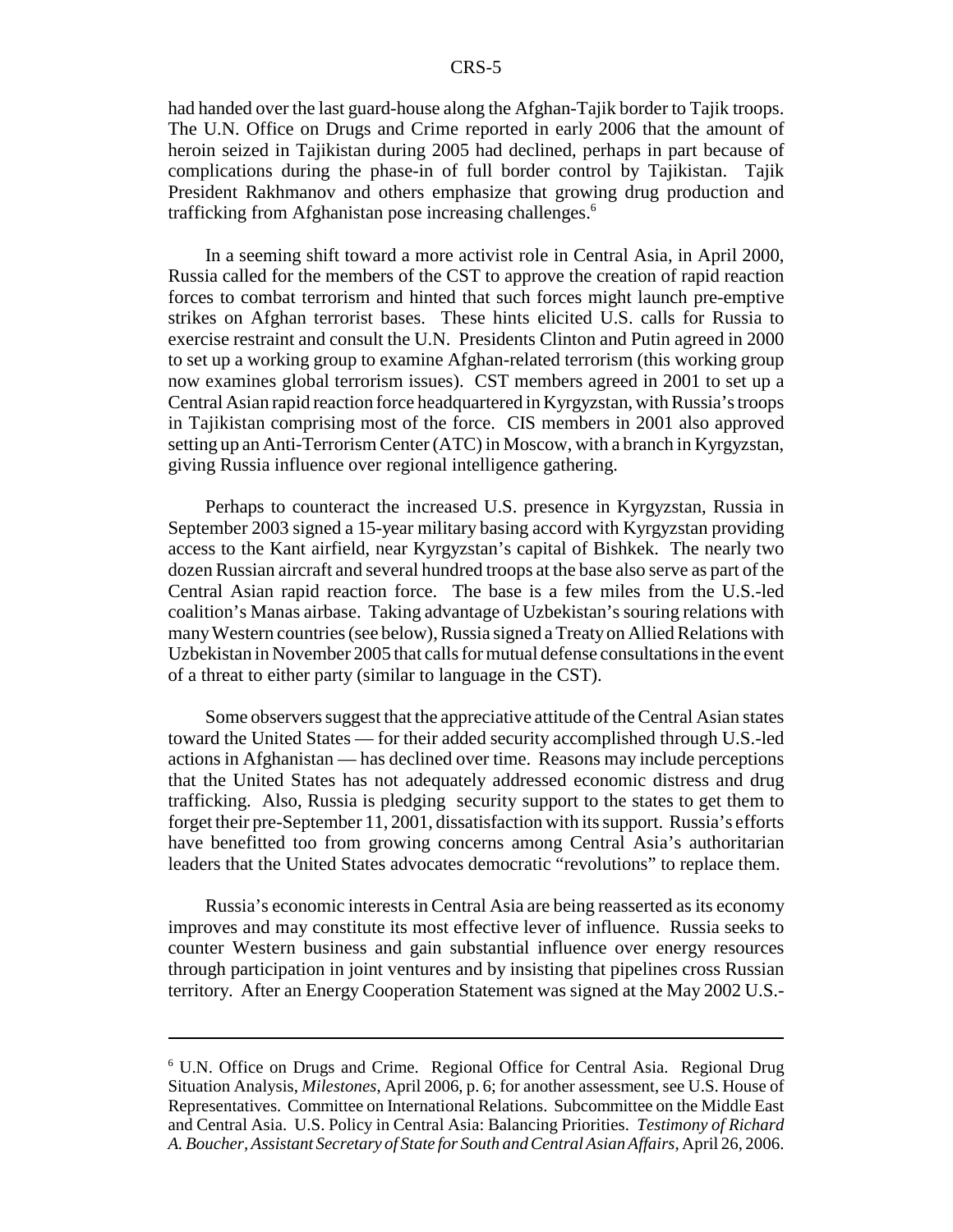Russia summit, it appeared that Russia would accept a Western role in the Caspian region, including construction of the Baku-Tbilisi-Ceyhan (BTC) oil pipeline. Subsequently, however, Russian officials tried (unsuccessfully) to persuade Kazakhstan not to commit to use the BTC pipeline.

## **Obstacles to Peace and Independence: Regional Tensions and Conflicts**

The legacies of co-mingled ethnic groups, convoluted borders, and emerging national identities pose challenges to stability in all the Central Asian states. Emerging national identities compete with those of the clan, family, region, and Islam. Central Asia's convoluted borders fail to accurately reflect ethnic distributions and are hard to police, hence contributing to regional tensions. Ethnic Uzbeks make up sizeable minorities in the other Central Asian countries and Afghanistan. In Tajikistan, they make up almost a quarter of the population. More ethnic Turkmen reside in Iran and Afghanistan — over three million — than in Turkmenistan. Sizeable numbers of ethnic Tajiks reside in Uzbekistan, and seven million in Afghanistan. Many Kyrgyz and Tajiks live in China's Xinjiang province. The fertile Ferghana Valley is shared by Tajikistan, Kyrgyzstan, and Uzbekistan. The central governments have struggled to gain control over administrative subunits. Most observers agree that the term "Central Asia" currently denotes a geographic area more than a region of shared identities and aspirations, although it is clear that the land-locked, poverty-stricken, and sparsely-populated region will need more integration in order to develop.

Regional cooperation remains stymied by tensions among the states. Such tensions continue to exist despite the membership of the states in various cooperation groups such as the CST Organization, the Shanghai Cooperation Organization (SCO), and NATO's Partnership for Peace (PFP). The CST was signed by Russia, Belarus, the South Caucasus countries, and the Central Asian states (except Turkmenistan) in May 1992 and called for military cooperation and joint consultations in the event of security threats to any member. Of ten-years duration, at the time of its renewal in 2002, Uzbekistan, Georgia, and Azerbaijan formally withdrew. The remaining members formed the CST Organization in late 2002, and a secretariat opened in Moscow at the beginning of 2004. Through the CSTO, Russia has attempted to involve the members in joint support for the Central Asian rapid reaction forces and joint efforts to combat international terrorism and drug trafficking.<sup>7</sup> In 1996, Russia, Kazakhstan, Kyrgyzstan, and Tajikistan signed the "Shanghai treaty" with China pledging the sanctity and substantial demilitarization of mutual borders, and in 1997 they signed a follow-on treaty demilitarizing the 4,300 mile former Soviet-Chinese border. China has used the treaty to pressure the Central Asian states to deter their ethnic Uighur minorities from supporting separatism in China's Xinjiang province, and to get them to extradite Uighurs fleeing

<sup>7</sup> Roger N McDermott, Collective Security Group Reinvents Itself in a New World, *Eurasia Insight*, August 28, 2002.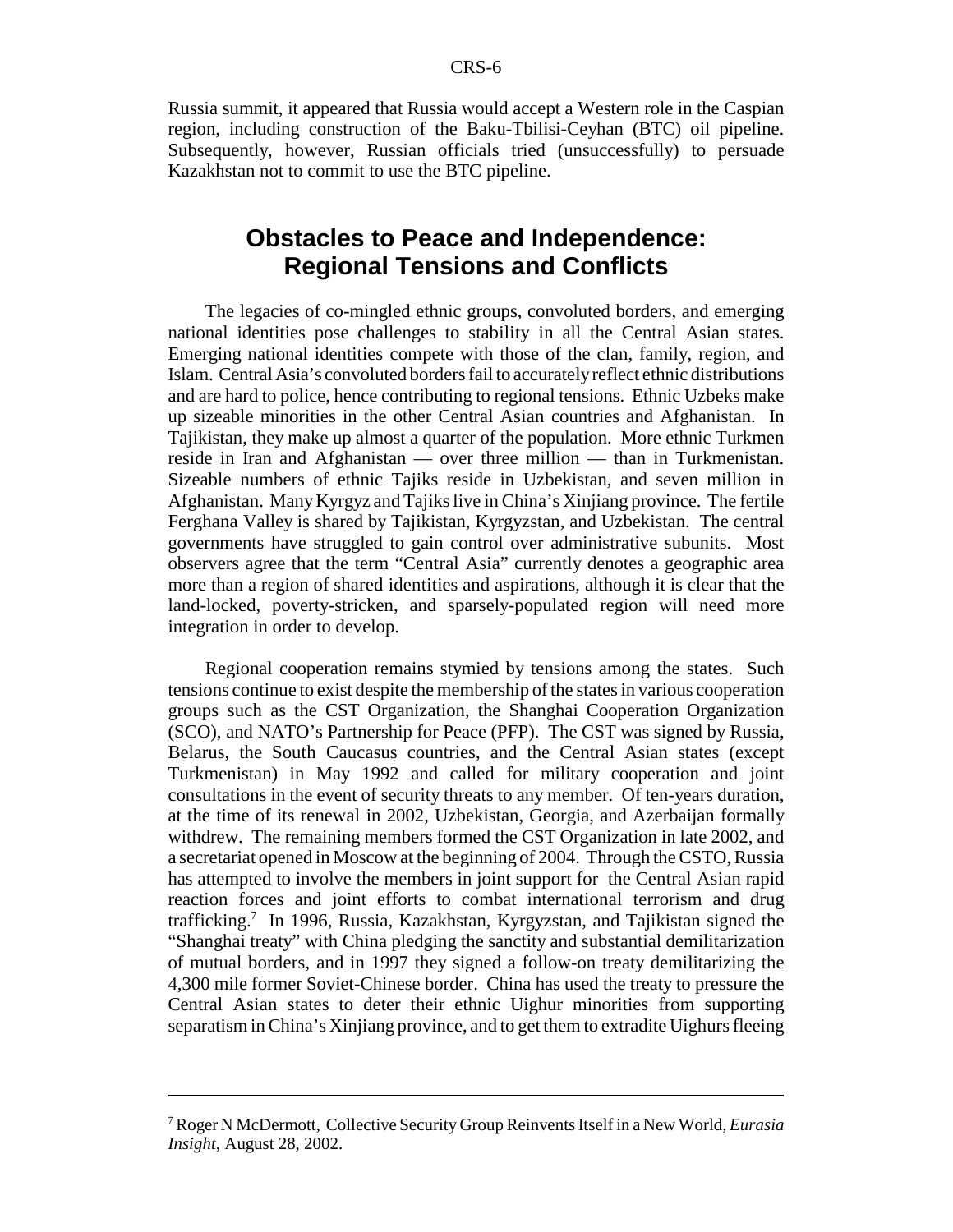China. In 2001, Uzbekistan joined the group, re-named the SCO, and in 2003 the SCO Anti-Terrorism Center was established there.

## **The 1992-1997 Civil War in Tajikistan**

Tajikistan was among the Central Asian republics least prepared and inclined toward independence when the Soviet Union broke up. In September 1992, a loose coalition of nationalist, Islamic, and democratic parties and groups tried to take power. Kulyabi and Khojenti regional elites, assisted by Uzbekistan and Russia, launched a successful counteroffensive that by the end of 1992 had resulted in 20,000-40,000 casualties and up to 800,000 refugees or displaced persons, about 80,000 of whom fled to Afghanistan. After the two sides agreed to a cease-fire, the U.N. Security Council established a small U.N. Mission of Observers in Tajikistan (UNMOT) in December 1994. In June 1997, Tajik President Emomali Rakhmanov and rebel leader Seyed Abdullo Nuri signed a *comprehensive peace agreement*. Benchmarks of the peace process were largely met, and UNMOT pulled out in May 2000. The United States has pledged to help Tajikistan rebuild. Some observers point to events in the city of Andijon in Uzbekistan (see below) as indicating that conflicts similar to the Tajik civil war could engulf other regional states where large numbers of people are disenfranchised and poverty-stricken.

#### **The 1999 and 2000 Incursions into Kyrgyzstan**

Several hundred Islamic extremists and others first invaded Kyrgyzstan in July-August 1999. Jama Namanganiy, the co-leader of the Islamic Movement of Uzbekistan (IMU; see below), headed the largest guerrilla group. They seized hostages and several villages, allegedly seeking to create an Islamic state in south Kyrgyzstan as a springboard for a jihad in Uzbekistan. With Uzbek and Kazakh air and other support, Kyrgyz forces forced the guerrillas out in October 1999. Dozens of IMU and other insurgents again invaded Kyrgyzstan and Uzbekistan in August 2000. Uzbekistan provided air and other support, but Kyrgyz forces were largely responsible for defeating the insurgents by late October 2000. The IMU did not invade the region in the summer before September 11, 2001, in part because bin Laden had secured its aid for a Taliban offensive against the Afghan Northern Alliance.

#### **The 1999 and 2004 Attacks in Uzbekistan**

A series of explosions in Tashkent in February 1999 were among early signs that the Uzbek government was vulnerable to terrorism. By various reports, the explosions killed 16 to 28 and wounded 100 to 351 people. The aftermath involved wide-scale arrests of political dissidents and others deemed by some observers as unlikely conspirators. Karimov in April 1999 accused Mohammad Solikh (former Uzbek presidential candidate and head of the banned Erk Party) of masterminding what he termed an assassination plot, along with Tohir Yuldashev (co-leader of the IMU) and the Taliban. The first trial of 22 suspects in June resulted in six receiving death sentences. The suspects said in court that they received terrorist training in Afghanistan, Tajikistan, Pakistan, and Russia and were led by Solikh, Yuldashev and Namanganiy. In 2000, Yuldashev and Namanganiy received death sentences in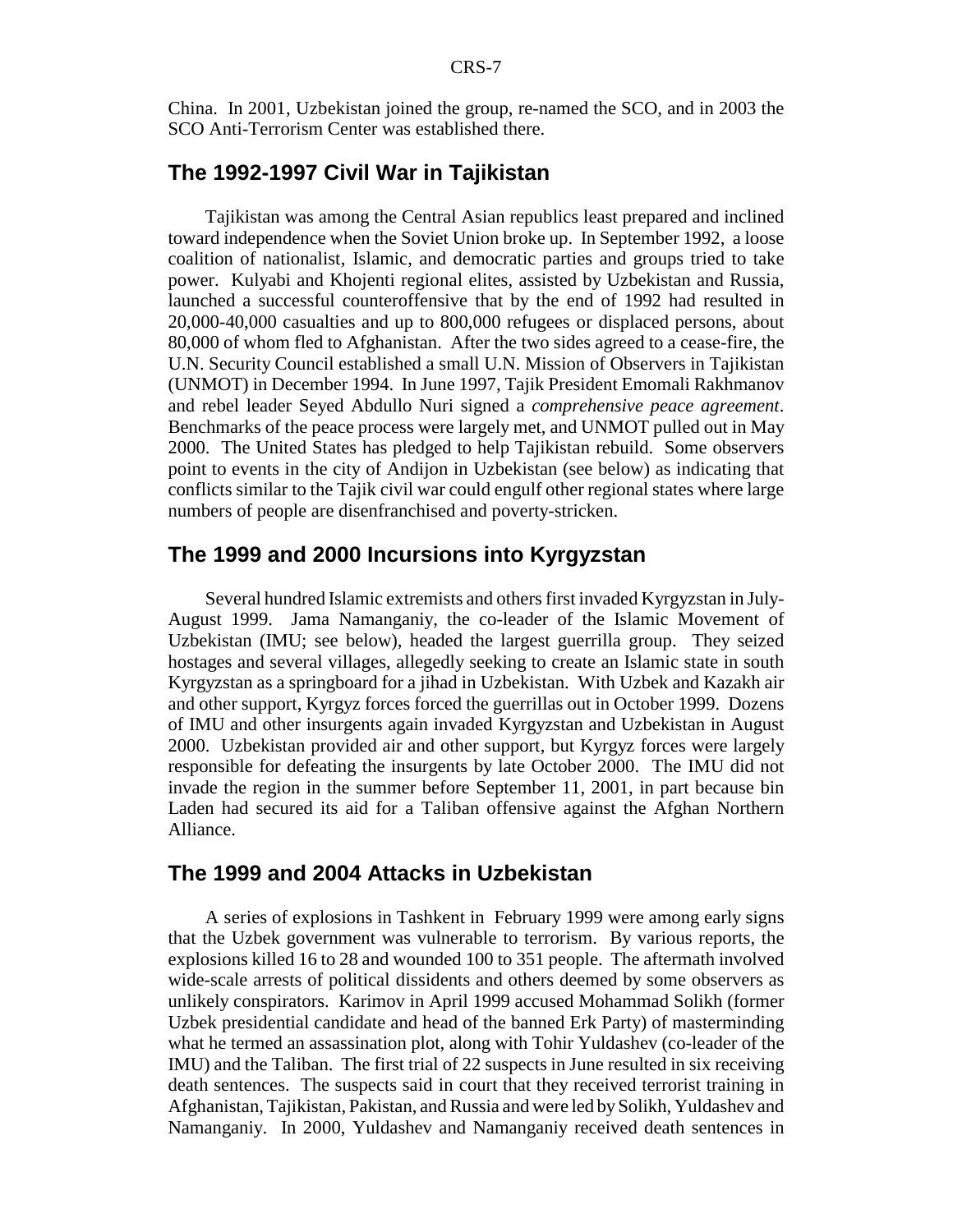absentia, and Solikh received a 15.5 year prison sentence. Solikh denied membership in IMU, and he and Yuldashev denied involvement in the bombings.

On March 28 through April 1, 2004, a series of bombings and armed attacks were launched in Uzbekistan, reportedly killing 47. An obscure Islamic Jihad Group of Uzbekistan (IJG; Jama'at al-Jihad al-Islami, a breakaway part of the IMU) claimed responsibility. In subsequent trials, the alleged attackers were accused of being members of IJG or of Hizb ut-Tahrir (HT; an Islamic fundamentalist movement ostensibly pledged to peace but banned in Uzbekistan) and of attempting to overthrow the government. Some defendants testified that they were trained by Arabs and others at camps in Kazakhstan and Pakistan. They testified that IMU member Najmiddin Jalolov (convicted in absentia in 2000) was the leader of IJG, and linked him to Taliban head Mohammad Omar, Uighur extremist Abu Mohammad, and Osama bin Laden. On July 30, 2004, explosions occurred at the U.S. and Israeli embassies and the Uzbek Prosecutor-General's Office in Tashkent. The IMU and IJG claimed responsibility and stated that the bombings were aimed against Uzbek and other "apostate" governments. A Kazakh security official in late 2004 announced the apprehension of several IJG members. He alleged that the IJG had ties to Al Qaeda; had other cells in Kyrgyzstan, Uzbekistan, and Russia; and was planning assassinations.8

In September 2000, the State Department designated the IMU as a Foreign Terrorist Organization, stating that the IMU, aided by Afghanistan's Taliban and by Osama bin Laden, resorts to terrorism, actively threatens U.S. interests, and attacks American citizens. The "main goal of the IMU is to topple the current government in Uzbekistan," the State Department warned, and it linked the IMU to bombings and attacks on Uzbekistan in 1999-2000. IMU forces assisting the Taliban and Al Qaeda suffered major losses during coalition actions in Afghanistan, and Namanganiy was probably killed.<sup>9</sup> Former CIA Director Porter Goss testified in March 2005 that IJG "has become a more virulent threat to U.S. interests and local governments."<sup>10</sup> In May 2005, the State Department designated IJG as a global terrorist group, and in June, the U.N. Security Council added IJG to its terrorism list.<sup>11</sup>

<sup>8</sup> See also CRS Report RS21818, *The 2004 Attacks in Uzbekistan: Context and Implications for U.S. Interests*, by Jim Nichol.

<sup>9</sup> U.S. Department of State. *Patterns of Global Terrorism 2003*, April 2004.

<sup>10</sup> U.S. Senate. Committee on Armed Services. *Testimony of the Director of Central Intelligence, The Honorable Porter J. Goss*, March 17, 2005.

<sup>&</sup>lt;sup>11</sup> U.S. Department of State. *Press Statement: U.S. Department of State Designates the Islamic Jihad Group Under Executive Order 13224*, May 26, 2005; U.N. Security Council. The Al-Qaida and Taliban Sanctions Committee. *Press Release: Security Council Committee Adds One Entity to Al-Qaida Section of Consolidated List*, SC/8405, June 3, 2005.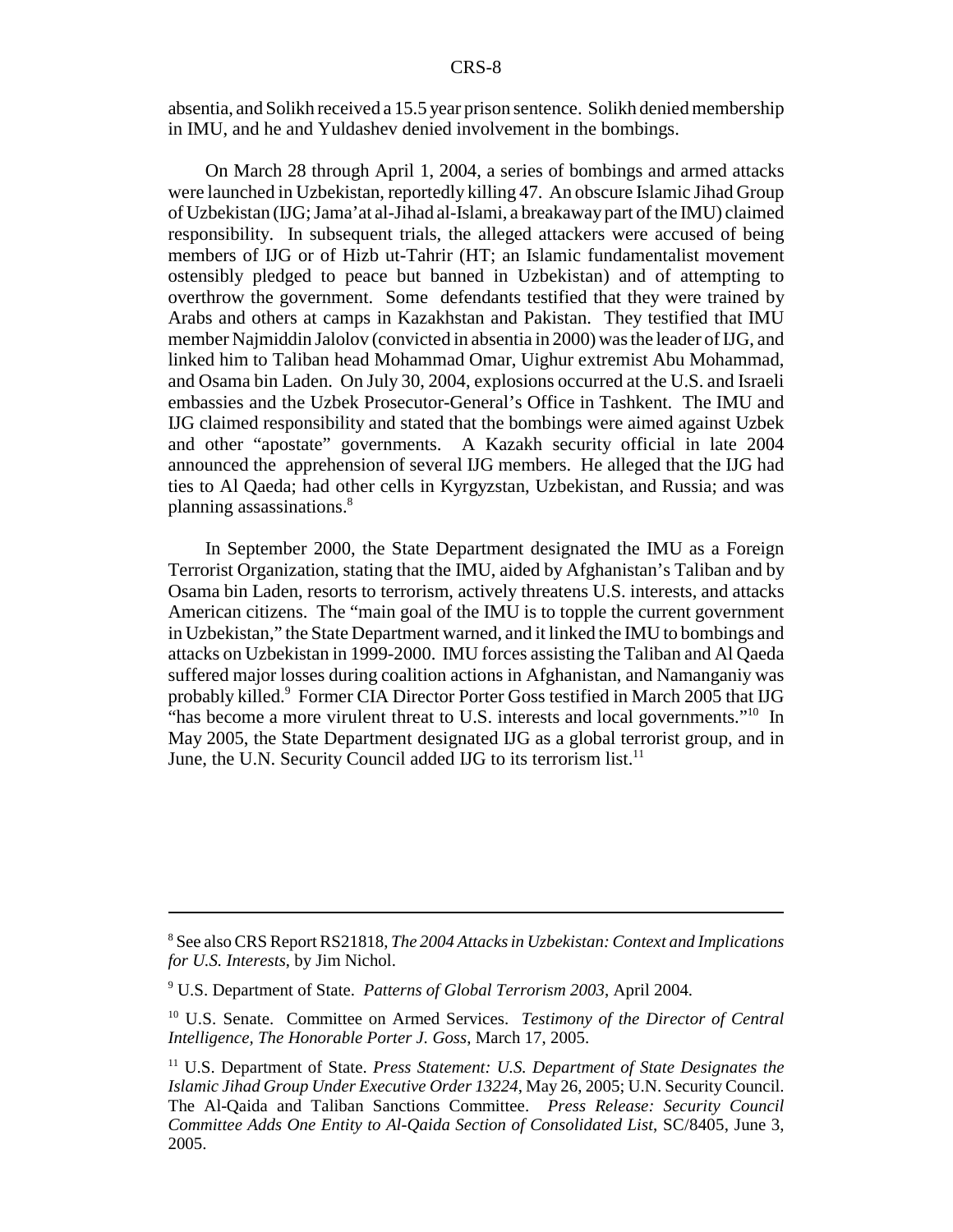#### **The 2005 Violence in Andijon, Uzbekistan**

Dozens or perhaps hundreds of civilians were killed or wounded on May 13, 2005, after Uzbek troops fired on demonstrators in the eastern town of Andijon. The protestors had gathered to demand the end of a trial of local businessmen charged with belonging to an Islamic terrorist group. The night before, a group stormed a prison where those on trial were held and released hundreds of inmates.<sup>12</sup> Many freed inmates then joined others in storming government buildings. President Islam Karimov flew to the city to direct operations, and reportedly had restored order by late on May 13. The United States and others in the international community have called for an international inquiry, which the Uzbek government has rejected. On July 29, 439 people who had fled from Uzbekistan to Kyrgyzstan were airlifted to Romania for resettlement processing, after the United States and others raised concerns that they might be tortured if returned to Uzbekistan.<sup>13</sup>

At the first major trial of fifteen alleged perpetrators of the Andijon unrest in late 2005, the accused all confessed and asked for death penalties, and testified that the U.S. and Kyrgyz governments helped finance and support the violence, and international media colluded with local human rights groups and non-governmental organizations (NGOs) in this effort. The U.S. and Kyrgyz governments denied such involvement, and many observers criticized the trial as appearing stage managed. Many Uzbek opposition party members and media and NGO representatives have been arrested. Partly in response, Congress has amplified calls for conditioning aid to Uzbekistan on its democracy and human rights record (see below, *Legislation*).

## **Democratization and Human Rights**

A major goal of U.S. policy in Central Asia has been to foster the long-term development of democratic institutions and policies upholding human rights. The United States has worked with the ex-Communist Party officials who lead in the five states (even in Tajikistan and Kyrgyzstan, where the current presidents were once lower-level party officials). Particularly since September 11, 2001, the United States has attempted to harmonize its concerns about democratization and human rights in the region with its interests in regional support for the Global War on Terrorism. According to some allegations, the Administration may have sent suspected terrorists in its custody to Uzbekistan for questioning, a process termed "rendition."14

 $12$  There is a great deal of controversy about whether this group contained foreign-trained terrorists or was composed mainly of the friends and families of the accused. See U.S. Congress. Commission on Security and Cooperation In Europe. Briefing: The Uzbekistan Crisis. *Testimony of Galima Bukharbayeva, Correspondent. Institute for War and Peace Reporting,* June 29, 2005. For another viewpoint, see Shirin Akiner, *Violence in Andijan, 13 May 2005: An Independent Assessment*, Central Asia-Caucasus Institute, July 2005.

<sup>13</sup> See also CRS Report RS22161, *Unrest in Uzbekistan: Context and Implications*, by Jim Nichol.

<sup>14</sup> *The New Yorker*, February 14, 2005; *New York Times*, May 1, 2005; *New York Times*, (continued...)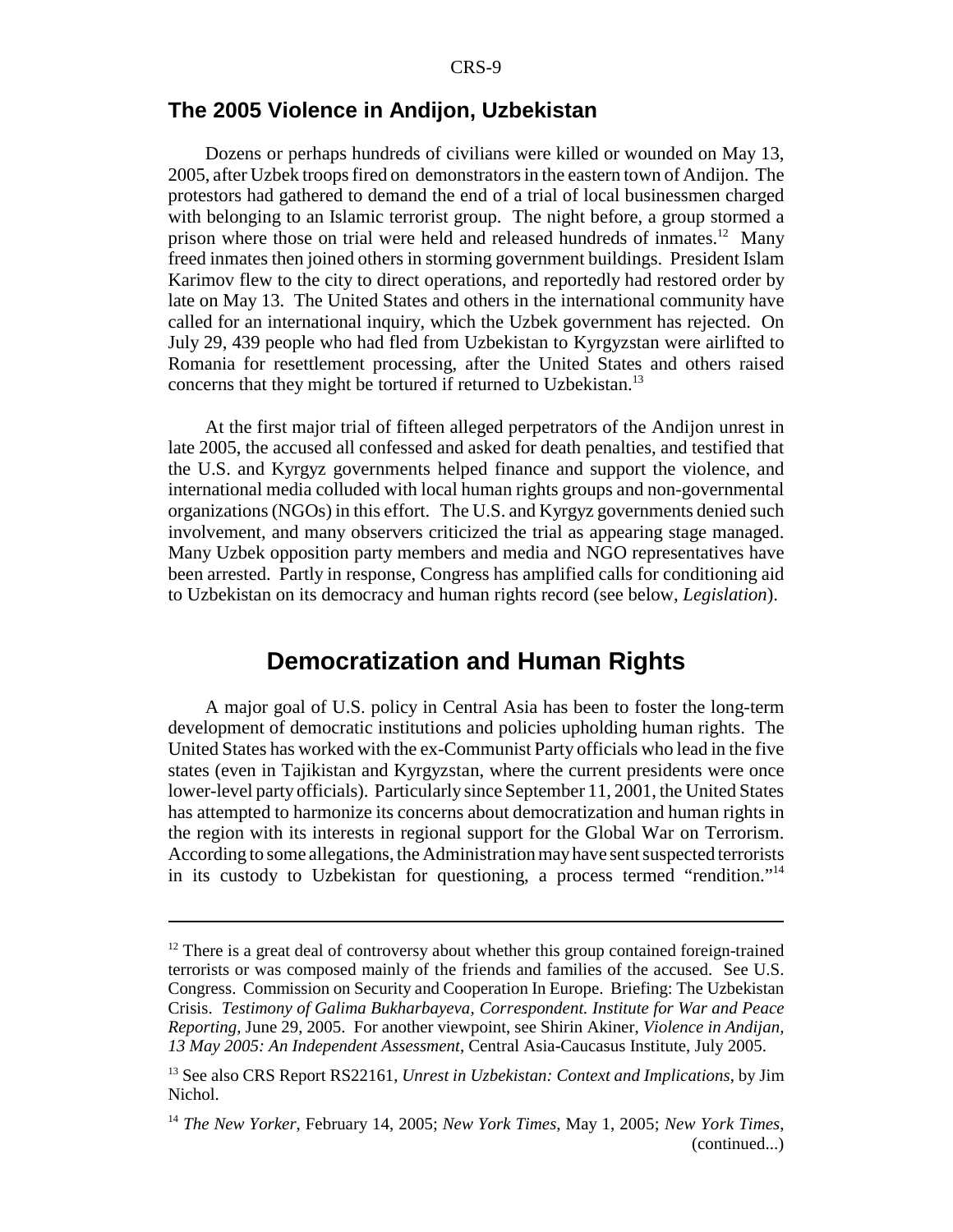Although not verifying such transfers specifically to Uzbekistan, the Administration has stated that, under the rendition policy, it receives diplomatic assurances that transferees will not be tortured.

Possible scenarios of political development in Central Asia have ranged from continued rule in most of the states by former Soviet elites to violent transitions to Islamic fundamentalist or xenophobic rule. Relatively peaceful and quick transitions to more or less democratic and Western-oriented political systems have been considered less likely by many observers. Some have suggested that Kyrgyzstan because of its slightly wider scope of civil liberties compared to the rest of Central Asia — could lead the region in democratic reforms, All the Central Asian leaders have remained in power by orchestrating extensions of their terms and by eliminating possible contenders. Besides the recent coup in Kyrgyzstan (see below), there have been alleged coup attempts in Uzbekistan, Turkmenistan, and Tajikistan, and the leaders in Uzbekistan and Turkmenistan face rising popular protests. The NGO Freedom House has given Turkmenistan its lowest possible rating on political rights and civil liberties, and Uzbekistan its next-to-lowest rating, including them among such countries as North Korea, Libya, Cuba, Syria, Sudan, and Myanmar.<sup>15</sup>

Popular protests in Kyrgyzstan against a tainted legislative election and economic distress resulted in President Akayev's relatively peaceful overthrow in March 2005. Some observers hailed this coup as the third so-called "democratic revolution" in Eurasia, after those in Georgia and Ukraine, and the first in Central Asia. $16$ 

### **Democracy Pledges**

During Nazarbayev's 1994 U.S. visit, he and then-President Clinton signed a Charter on Democratic Partnership recognizing Kazakhstan's commitments to the rule of law, respect for human rights, and economic reform. During his December 2001 visit, Nazarbayev repeated these pledges in a joint statement with President Bush. In March 2002, a U.S.-Uzbek Strategic Partnership Declaration was signed pledging Uzbekistan to "intensify the democratic transformation" and improve freedom of the press. During his December 2002 U.S. visit, Tajikistan's President Rakhmanov pledged to "expand fundamental freedoms and human rights." Despite such democracy pledges (the United States still regards the U.S.-Uzbek Declaration as valid), the states have made little progress, according to the State Department.17

 $14$  (...continued)

December 31, 2005; Repr. Edward Markey, *Congressional Record*, December 13, 2005, p. H11337; European Parliament. Temporary Committee on the Alleged Use of European Countries by the CIA for the Transport And Illegal Detention of Prisoners, *Draft Interim Report*, 2006/2027(INI), April 24, 2006.

<sup>15</sup> Freedom House. *Freedom in the World 2005*, December 19, 2005.

<sup>16</sup> See also CRS Report RL32864, *Coup in Kyrgyzstan: Developments and Implications*, by Jim Nichol.

<sup>17</sup> U.S. Department of State. *Country Reports on Human Rights Practices for 2005.*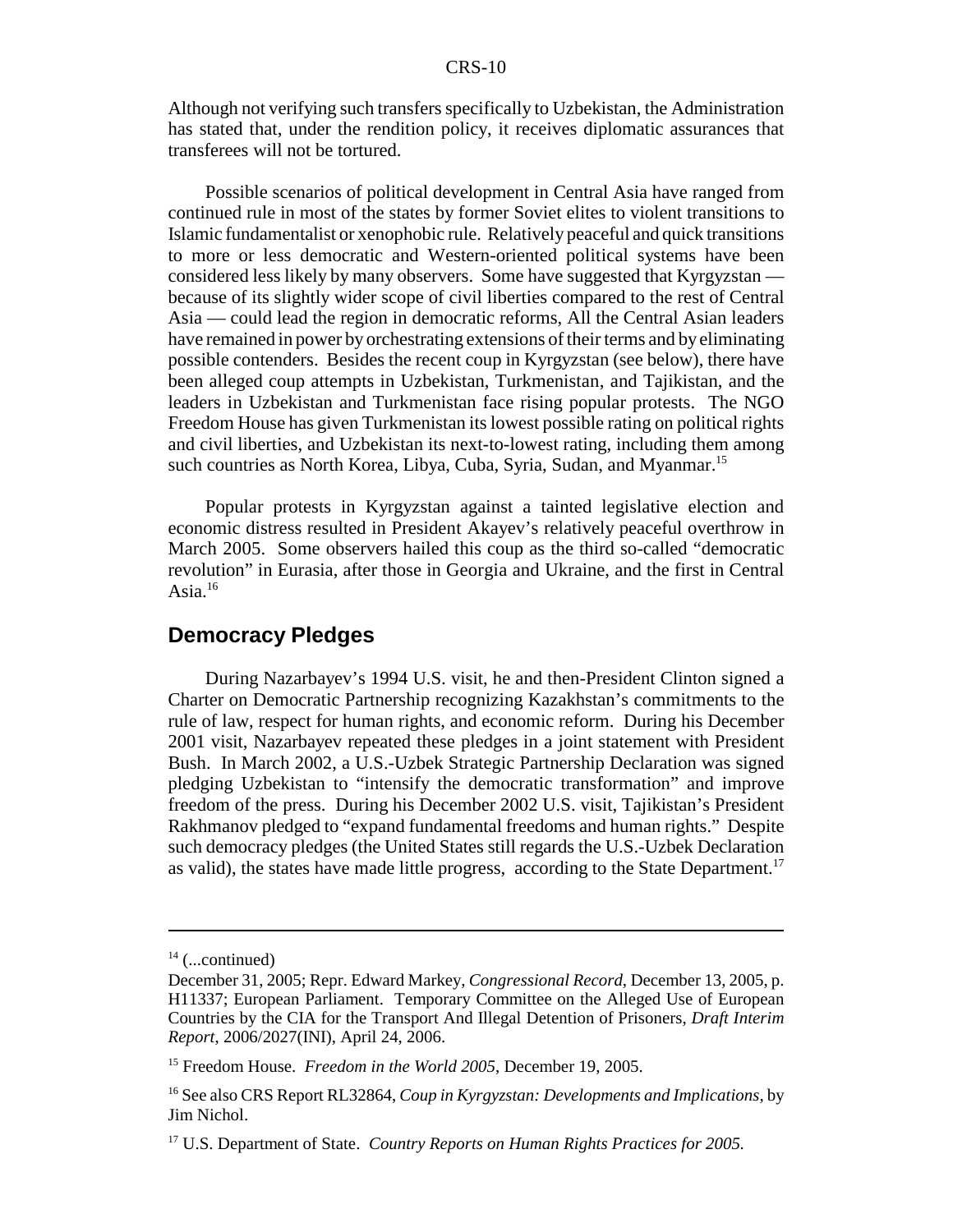Turkmenistan and Uzbekistan are generally viewed as having the most repressive governments. Tajikistan experienced many human rights abuses during its civil war, and the government appears in recent years to be backtracking on respect for human rights. Non-favored faiths, missionaries, and pious Muslims face religious rights abuses in all the states. Unfair elections increase political alienation and violence aimed against the regimes. In mid-2005, the State Department placed Uzbekistan on a "Tier 2 Watch List," for having problems as a source country for human trafficking that they are making some progress in addressing. Kazakhstan and Tajikistan were taken off the watch list but were listed (as was Kyrgyzstan) as "Tier 2" countries that have human trafficking problems they are addressing.<sup>18</sup>

Among U.N. actions, the United States, Russia, and other countries in December 2003 approved a General Assembly resolution urging Turkmenistan to implement human rights reforms. The U.N. Rapporteur on Torture in early 2003 completed a report that concluded that police and prison officials in Uzbekistan "systematically" employed torture.<sup>19</sup> In November 2005, a U.N. committee approved a draft resolution (it has not been considered by the General Assembly) condemning the Uzbek government's violence against civilians in Andijon and to call on it to permit an international investigation. The Uzbek representative asserted that the draft contained no credible facts and ignored Uzbekistan's right to defend its constitutional order against terrorists.<sup>20</sup>

In Congress, Omnibus Appropriations for FY2003 (P.L. 108-7) forbade FREEDOM Support Act (FSA) assistance to the government of Uzbekistan unless the Secretary of State determined and reported that it was making substantial progress in meeting commitments under the Strategic Partnership Declaration to democratize and respect human rights. P.L. 108-7 also forbade assistance to the Kazakh government unless the Secretary of State determined and reported that it significantly had improved its human rights record during the preceding six months. However, the legislation permitted the Secretary to waive the requirement on national security grounds. The Secretary reported in May 2003, that Uzbekistan was making such progress (by late 2003, the Administration had decided that it could no longer make this claim; see below, *Weapons of Mass Destruction*). In July 2003, the Secretary reported that Kazakhstan was making progress. Some in Congress were critical of these findings. Consolidated Appropriations for FY2004, including foreign

<sup>18</sup> U.S. Department of State. *Trafficking in Persons Report*, June 2005.

<sup>&</sup>lt;sup>19</sup> U.N. Economic and Social Council. Commission on Human Rights. Special Rapporteur on the Question of Torture, Theo van Boven. *Report of the Special Rapporteur Submitted in Accordance with Commission Resolution 2002/38. Addendum: Mission to Uzbekistan*, E/CN.4/2003/68/Add.2, annex, February 3, 2003. In early 2006, the Rapporteur reported allegations by some NGOs that Uzbekistan still had not implemented many of the recommendations. See Special Rapporteur on the Question of Torture, Manfred Nowak. *Report by the Special Rapporteur. Addendum: Follow-up to the Recommendations Made by the Special Rapporteur,* E/CN.4/2006/6/Add.2, March 21, 2006.

<sup>20</sup> U.N. General Assembly. Third Committee. *Draft Resolution: Situation of Human Rights in Uzbekistan*, A/C.3/60/L.51, November 2, 2005; *Press Release: Third Committee ... Approves Text Expressing Deep Concern over Human Rights Situation in Uzbekistan*, GA/SHC/3843, November 22, 2005.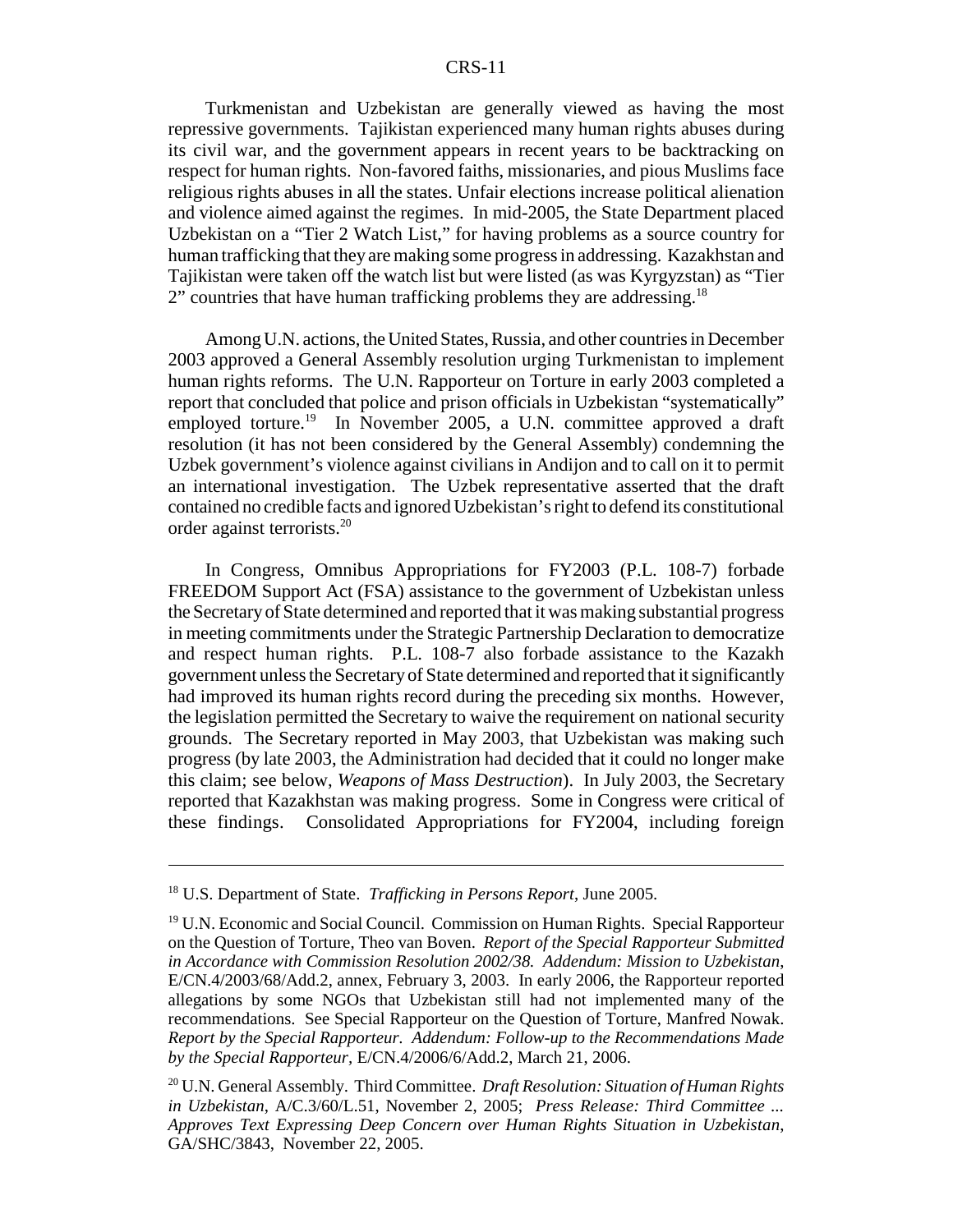operations (P.L. 108-199) and for FY2005 (P.L. 108-447, Section 578), and Foreign Operations Appropriations for FY2006 (P.L. 109-102) retained these conditions, while clarifying that the prohibition on aid to Uzbekistan pertained to the *central* government and that conditions included respecting human rights, establishing a "genuine" multi-party system, and ensuring free and fair elections and freedom of expression and media.

In July 2004, the State Department announced that, despite some "encouraging progress" in respecting human rights, up to \$18 million in aid to Uzbekistan would be withheld because of "lack of progress on democratic reform and restrictions put on U.S. assistance partners on the ground" (in contrast, progress was reported regarding Kazakhstan).<sup>21</sup> International Military Education and Training (IMET) and FMF programs, which are conditioned on respect for human rights, were among those affected. The State Department reprogrammed or used notwithstanding authority (after consultation with Congress) to expend some of the funds, so that about \$8.5 million was ultimately withheld. During an August 2004 visit to Uzbekistan, Gen. Myers criticized the cutoff of IMET and FMF programs as "shortsighted" and not "productive," since it reduced U.S. military influence (see also below, *Weapons of Mass Destruction*).<sup>22</sup> For FY2005, Secretary of State Condoleezza Rice reported to Congress in May 2005 that Kazakhstan had failed to significantly improve its human rights record, but that she had waived aid restrictions on national security grounds. The Secretary of State in FY2005 did not determine and report to Congress that Uzbekistan was making significant progress in respecting human rights, so Section 578 aid restrictions remained in place.

Among recent elections, incumbent Kazakh President Nazarbayev won another term with 91% of the vote in a five-man race on December 4, 2005. Many observers credited economic growth in the country and some recent increases in wages and pensions as bolstering his popularity. He campaigned widely and pledged democratic reforms and poverty relief. Observers from the OSCE, COE, and the European Parliament assessed the election as progressive but still falling short of a free and fair race. Problems included restrictions on campaigning and harassment of opposition candidates.<sup>23</sup>

On February 23, 2006, Kazakhstan's interior (police) ministry announced that it had detained Yerzhan Otembayev, the top aide to Nurtay Abykayev, the speaker of the Senate (the upper legislative chamber), on suspicion of involvement in the February abduction and murder of Altynbek Sarsenbayev, leader of the opposition Nagyz Ak Zhol (True Bright Path) Party. Arrests included personnel in the national security committee. The police reported that Otembayev had confessed to having Sarsenbayev killed for personal reasons. Opposition politicians and others asserted that Otembayev's alleged involvement indicated that the assassination was ordered

<sup>21</sup> U.S. Department of State. Office of the Spokesman. *Secretary of State Decision Not to Certify Uzbekistan*, July 13, 2004.

<sup>22</sup> *Defense and Foreign Affairs Daily*, August 16, 2004.

<sup>23</sup> OSCE. ODIHR. Election Observation Mission. *Republic of Kazakhstan Presidential Election 4 December 2005: Final Report*, February 21, 2006.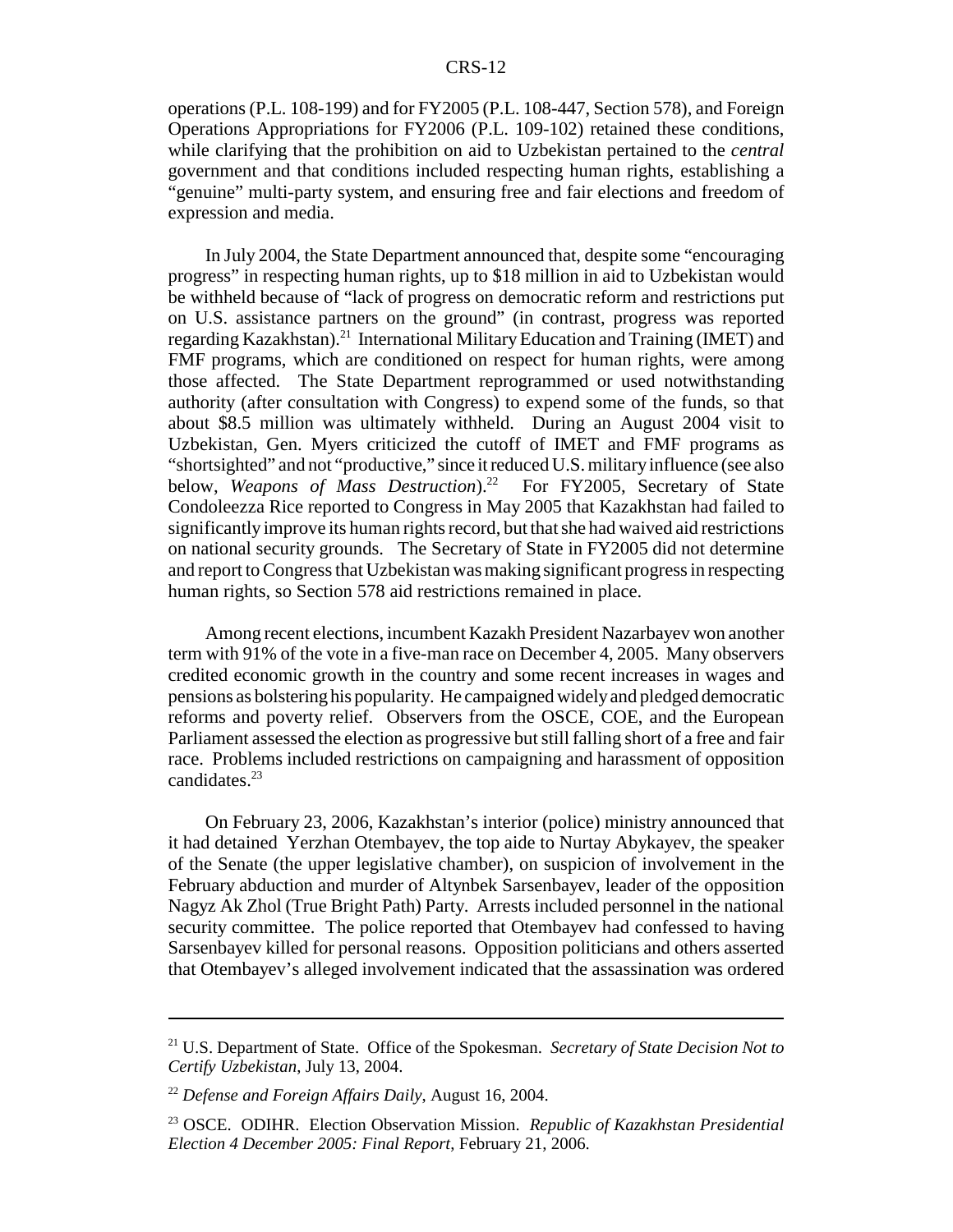by other top officials. The U.S. FBI reportedly assisted in investigating Sarsenbayev's murder.

## **Security and Arms Control**

The U.S.-led coalition's overthrow of the Taliban and routing of Al Qaeda and IMU terrorists in Afghanistan (termed Operation Enduring Freedom or OEF) increased the security of Central Asia. According to then-Assistant Secretary of Defense J. D. Crouch in testimony in June 2002, "our military relationships with each [Central Asian] nation have matured on a scale not imaginable prior to September  $11<sup>th</sup>$ ." Crouch averred that "for the foreseeable future, U.S. defense and security cooperation in Central Asia must continue to support actions to deter or defeat terrorist threats" and to build effective armed forces under civilian control. Kyrgyzstan, Crouch related, became a "critical regional partner" in OEF, providing basing for U.S. and coalition forces at Manas (in 2005, U.S. troops reportedly numbered about 1,500). Uzbekistan provided a base for U.S. operations at Karshi-Khanabad (K2; just before the pullout, U.S. troops reportedly numbered less than 900), a base for German units at Termez (in early 2006, German troops reportedly numbered about 300), and a land corridor to Afghanistan for humanitarian aid via the Friendship Bridge at Termez. Tajikistan permitted use of its international airport in Dushanbe for refueling and hosted a French force (France reported 130 troops there in early 2005; they pulled out in November 2005). Kazakhstan and Turkmenistan provided overflight and other support.<sup>24</sup>

To obtain Uzbekistan's approval for basing, the 2002 U.S.-Uzbek Strategic Partnership Declaration included a nonspecific security guarantee. The United States affirmed that "it would regard with grave concern any external threat" to Uzbekistan's security and would consult with Uzbekistan "on an urgent basis" regarding a response. The two states pledged to intensify military cooperation, including "re-equipping the Armed Forces" of Uzbekistan, a pledge that appeared to be repudiated by Uzbekistan following events in Andijon.

Although U.S. security assistance was boosted in the aftermath of 9/11, such aid has lessened somewhat since then as a percentage of all such aid to Eurasia, particularly in FY2004-FY2005 after some aid to Uzbekistan was cut (see below). Security and law enforcement aid was \$187.55 million in FY2002 (31% of all such aid to Eurasia), \$101.5 million (33%) in FY2003, \$132.5 million (11.2%) in FY2004, and \$148.5 million in FY2005 (11.3%). Of all budgeted assistance to Central Asia over the period from FY1992-FY2004, security and law enforcement aid accounted for a little over one-fifth. Security and law enforcement aid included FMF, IMET, and EDA programs and border security aid to combat trafficking in drugs, humans, and WMD. To help counter burgeoning drug trafficking from Afghanistan, the emergency supplemental for FY2005 (P.L. 109-13) provided \$242 million for Central Asia and Afghanistan.

<sup>&</sup>lt;sup>24</sup> Senate Foreign Relations Committee. Subcommittee on Central Asia and the South Caucasus. *Statement of J.D. Crouch II, Assistant Secretary of Defense for International Security Policy*, June 27, 2002.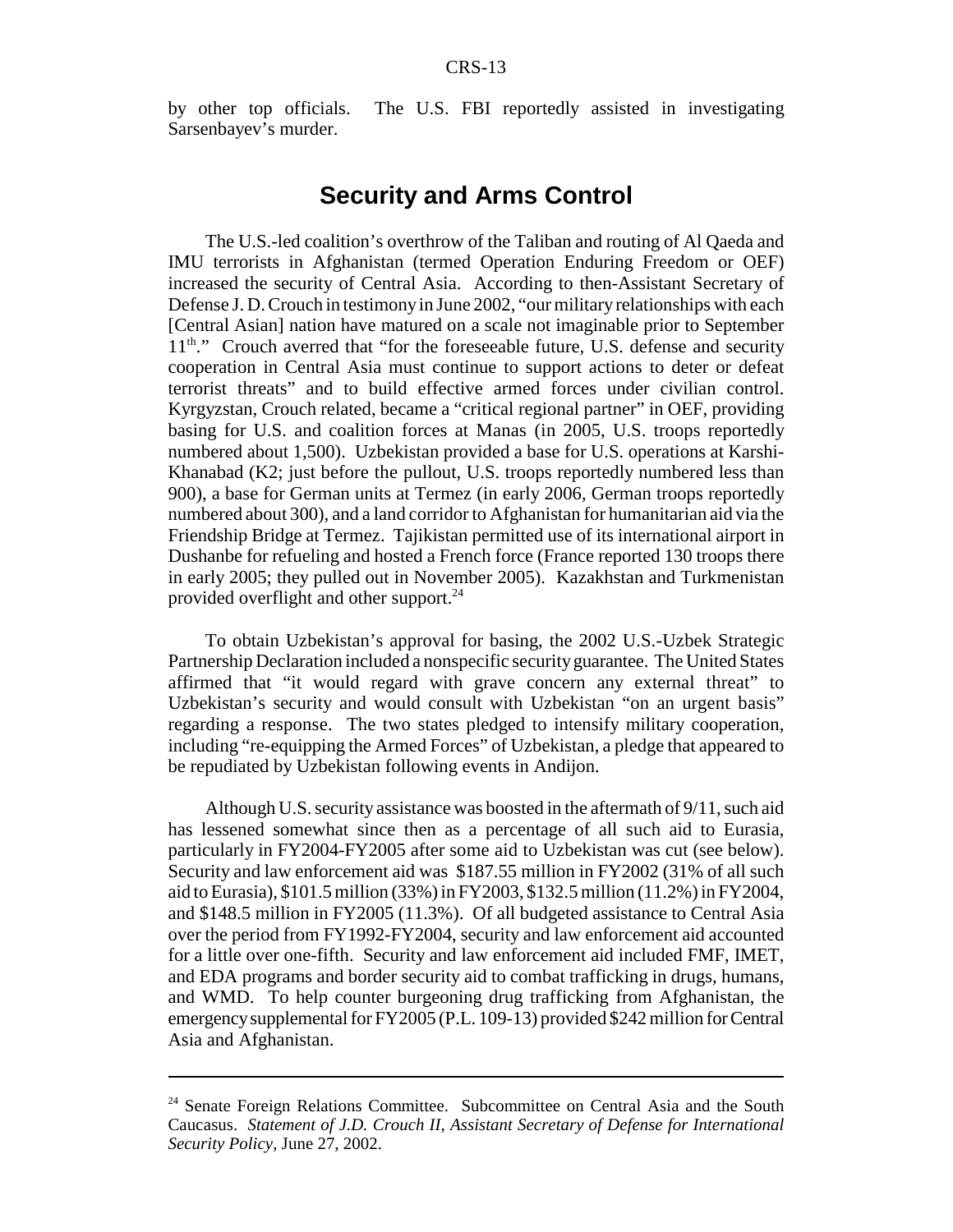In addition to the aid reported by the Coordinator's Office, the Defense Department provides coalition support payments to Kyrgyzstan, including base lease payments and landing and overflight fees (overall authority and funding have been provided in FY2002-FY2005 emergency supplemental appropriations for military operations and maintenance). According to one 2005 report, the United States had paid \$28 million in lease payments, and landing and takeoff fees at Manas; \$114 million for fuel, and \$17 million to Kyrgyz contractors. Uzbekistan received a payment of \$15.7 million for use of K2 and associated services, and the Defense Department in September 2005 announced an intention to pay another \$23 million. On October 5, an amendment to Defense Appropriations for FY2006 (H.R. 2863) was approved in the Senate to place a one-year hold on the payment. Despite congressional concern, the Defense Department transferred the payment in November 2005. The conferees on H.R. 2863 later dropped the amendment (H.Rept. 109-360; P.L. 109-359).

U.S. Central Command (USCENTCOM) in 1999 became responsible for U.S. military engagement in Central Asia. It cooperates with the European Command (USEUCOM), on the Caspian [Sea] Guard program, launched in 2003, to enhance and coordinate security assistance provided by U.S. agencies to establish an "integrated airspace, maritime and border control regime" for Azerbaijan and Kazakhstan. A related hydrocarbons initiative provides maritime security, crisis response, and consequence management aid to help the Caspian regional states protect energy transport to the West.<sup>25</sup> Russia has appeared to counter U.S. maritime security aid by boosting the capabilities of its Caspian Sea Flotilla and by urging the littoral states to coordinate their naval activities with Russia's.

All the Central Asian states except Tajikistan joined NATO's PFP by mid-1994 (Tajikistan joined in 2002). Central Asian troops have participated in periodic PFP (or "PFP-style") exercises in the United States since 1995, and U.S. troops have participated in exercises in Central Asia since 1997 (Uzbekistan's participation in PFP has been in abeyance since events in Andijon). A June 2004 NATO summit communique pledged enhanced Alliance attention to the countries of the South Caucasus and Central Asia.

According to some reports, the Defense Department has been considering possibly setting up long-term military facilities in Central Asia termed Cooperative Security Locations (CSLs; they might contain pre-positioned equipment and be managed by private contractors, and few if any U.S. military personnel may be present). The Overseas Basing Commission in 2005 acknowledged that U.S. national security might be enhanced by future CSLs in Central Asia but urged Congress to seek inter-agency answers to "what constitutes vital U.S. interests in the area that would require long-term U.S. presence."<sup>26</sup>

<sup>25</sup> Senate Armed Services Committee. *Statement of General James L. Jones, USMC, Commander, United States European Command*, March 1, 2005.

<sup>&</sup>lt;sup>26</sup> Commission on Review of the Overseas Military Facility Structure of the United States. *Interim Report*, May 9, 2005.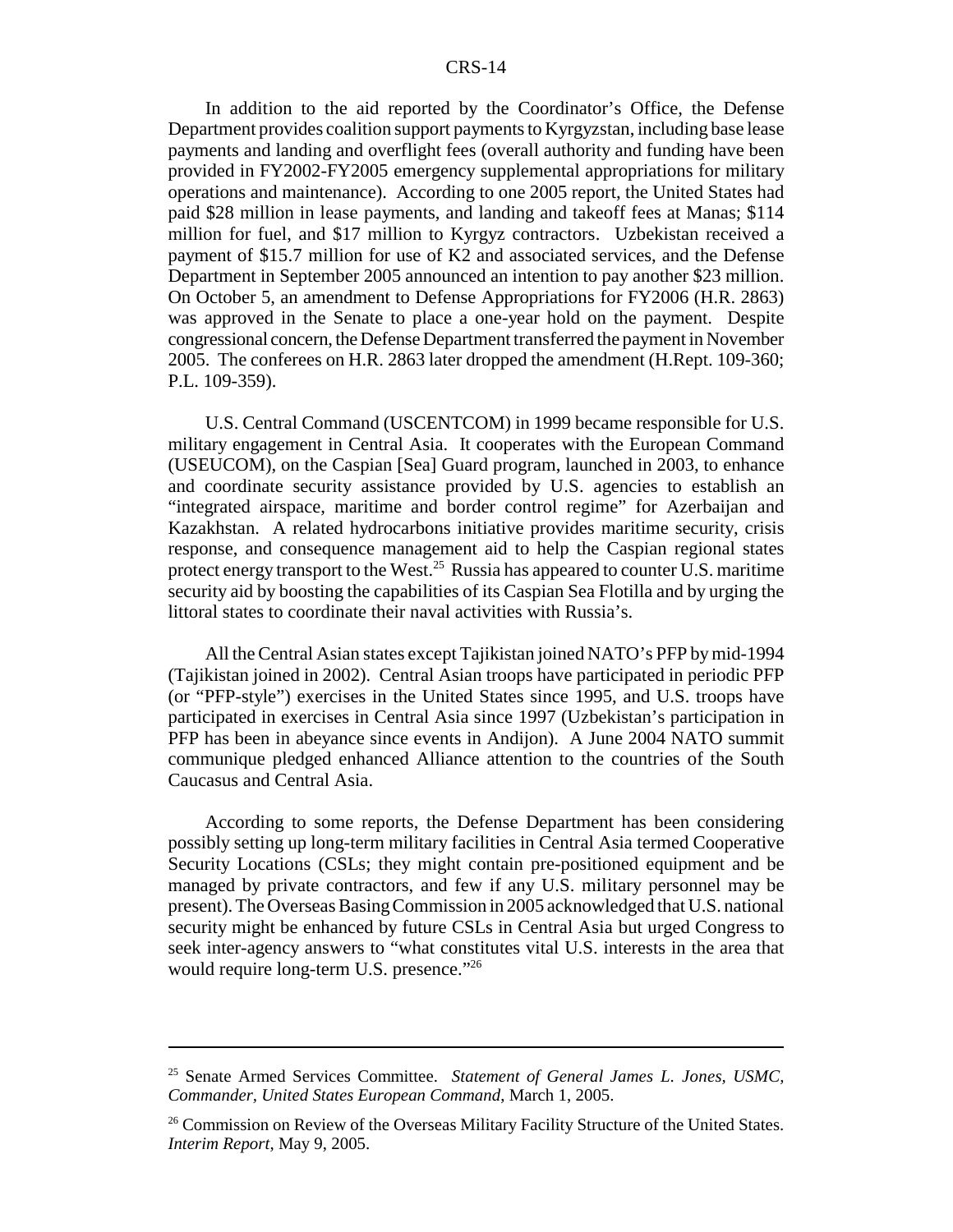### **Closure of Karshi-Khanabad**

On July 5, 2005, the presidents of Uzbekistan, Kyrgyzstan, and Tajikistan signed a declaration issued during a meeting of the Shanghai Cooperation Organization (SCO; see below, *Regional Tensions*) that stated that "as large-scale military operations against terrorism have come to an end in Afghanistan, the SCO member states maintain that the relevant parties to the anti-terrorist coalition should set a deadline for the temporary use of ... infrastructure facilities of the SCO member states and for their military presence in these countries."<sup>27</sup> Despite this declaration, none of the Central Asian leaders immediately called for closing the coalition bases. However, after the United States and others interceded so that refugees who fled from Andijon to Kyrgyzstan could fly to Romania, Uzbekistan on July 29 demanded that the United States vacate K2 within six months. On November 21, 2005, the United States officially ceased operations to support Afghanistan at K2. In early 2006, Kyrgyz President Bakiyev reportedly requested that lease payments for use of the Manas airbase be increased to more than \$200 million per year and at the same time re-affirmed Russia's free use of its nearby base.<sup>28</sup>

#### **Weapons of Mass Destruction**

Major U.S. security interests have included elimination of nuclear weapons remaining in Kazakhstan after the breakup of the Soviet Union and other efforts to control nuclear proliferation in Central Asia. The United States has tendered aid aimed at bolstering their export and physical controls over nuclear technology and materials, including because of concerns that Iran is targeting these countries.

After the Soviet breakup, Kazakhstan was on paper a major nuclear weapons power (in reality Russia controlled these weapons). In December 1993, the United States and Kazakhstan signed a CTR umbrella agreement for the "safe and secure" dismantling of 104 SS-18s, the destruction of silos, and related purposes. All bombers and their air-launched cruise missiles were removed by late February 1994 (except seven bombers destroyed with U.S. aid in 1998). On April 21, 1995, the last of about 1,040 nuclear warheads had been removed from SS-18 missiles and transferred to Russia, and Kazakhstan announced that it was nuclear weapons-free. The SS-18s were eliminated by late 1994. The United States reported that 147 silos had been destroyed by September 1999. A U.S.-Kazakh Nuclear Risk Reduction Center in Almaty was set up to facilitate verification and compliance with arms control agreements to prevent the proliferation of WMD. S.Res. 122, approved on May 25, 2005, commends Kazakhstan for eliminating its nuclear weapons.

Besides the Kazakh nuclear weapons, there are active research reactors, uranium mines, milling facilities, and nuclear waste dumps in Kazakhstan, Kyrgyzstan, Tajikistan, and Uzbekistan, many of which reportedly remain inadequately protected against theft. Also, Kazakhstan and Uzbekistan hosted major chemical and

<sup>27</sup> *FBIS*, July 5, 2005, Doc. No. CPP-249.

<sup>28</sup> For background, see CRS Report RS22295, *Uzbekistan's Closure of the Airbase at Karshi-Khanabad: Context and Implications*, by Jim Nichol.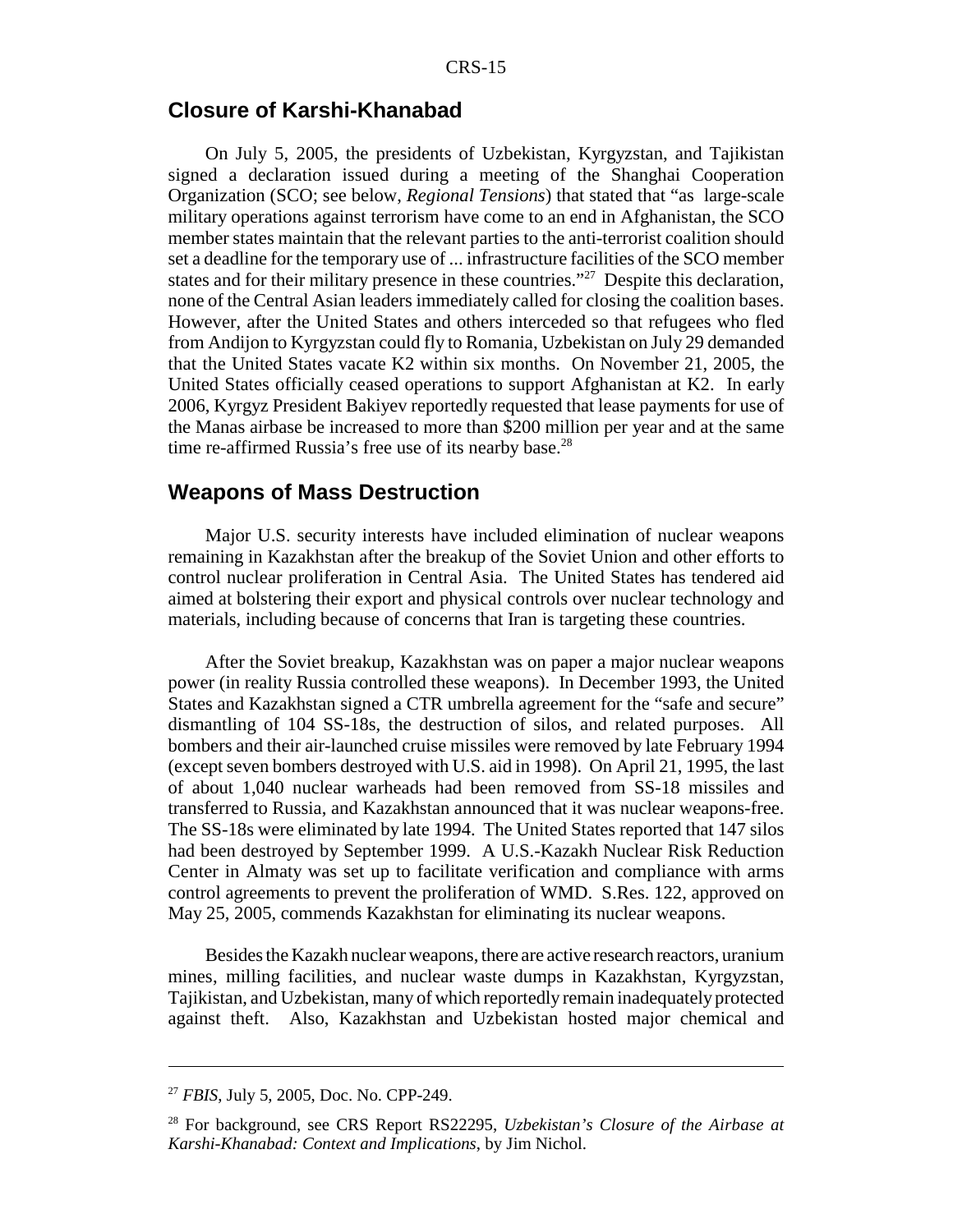biological warfare (CBW) facilities during the Soviet era. Kazakhstan is reported to possess one-fourth of the world's uranium reserves, and Kazakhstan and Uzbekistan are among the world's top producers of low enriched uranium. Kazakhstan had a fast breeder reactor at Aktau that was the world's only nuclear desalinization facility. Shut down in 1999, it had nearly 300 metric tons of uranium and plutonium spent fuel in storage pools (three tons of which were weapons-grade). In 1997 and 1999, U.S.-Kazakh accords were signed on decommissioning the Aktau reactor.

CTR aid was used to facilitate the transport of 600 kg of weapons-grade uranium from Kazakhstan to the United States in 1994, of 2,900 kg of up to 26% enriched nuclear fuel from Aktau to Kazakhstan's Ulba facility in 2001 (which Ulba converted into less-enriched fuel), and of eleven kg of uranium in fuel rods from Uzbekistan to Russia in 2004. CTR and Energy Department funds have been used in Kazakhstan to dismantle a former anthrax production facility in Stepnogorsk, to remove some strains to the United States, to secure two other BW sites, and to retrain scientists. CTR funding was used to dismantle Uzbekistan's Nukus chemical weapons research facility. CTR aid also was used to eliminate active anthrax spores at a former CBW test site on an island in the Aral Sea. These latter two projects were completed in 2002. Other CTR aid helps keep Uzbek weapons scientists employed in peaceful research.

The FY2003 National Defense Authorization Act (P.L. 107-314, Sec. 1306) provided for the president to waive prohibitions on CTR aid (as contained in Sec.1203 of P.L. 103-160) to a state of the former Soviet Union if he certified that the waiver was necessary for national security and submitted a report outlining why the waiver was necessary and how he planned to promote future compliance with the restrictions on CTR aid. The waiver authority, exercisable each fiscal year, expired at the end of FY2005. (The six restrictions in P.L. 103-160 include a call for CTR recipients to observe internationally recognized human rights.) In FY2004 and FY2005, the President explained that Uzbekistan's human rights problems necessitated waivers.29 Defense Authorizations for FY2006 (P.L. 109-163) provide a non-sunset waiver authority, exercisable annually (see below, *Legislation*).

<sup>29</sup> The White House. Presidential Determination: No. 2004-19. *Waiver of Restrictions on Assistance to the Republic of Uzbekistan under the Cooperative Threat Reduction Act of 1993 and Title V of the FREEDOM Support Act*, December 30, 2003; Presidential Determination: No. 2005-13. *Waiver of Restrictions*..., December 14, 2004.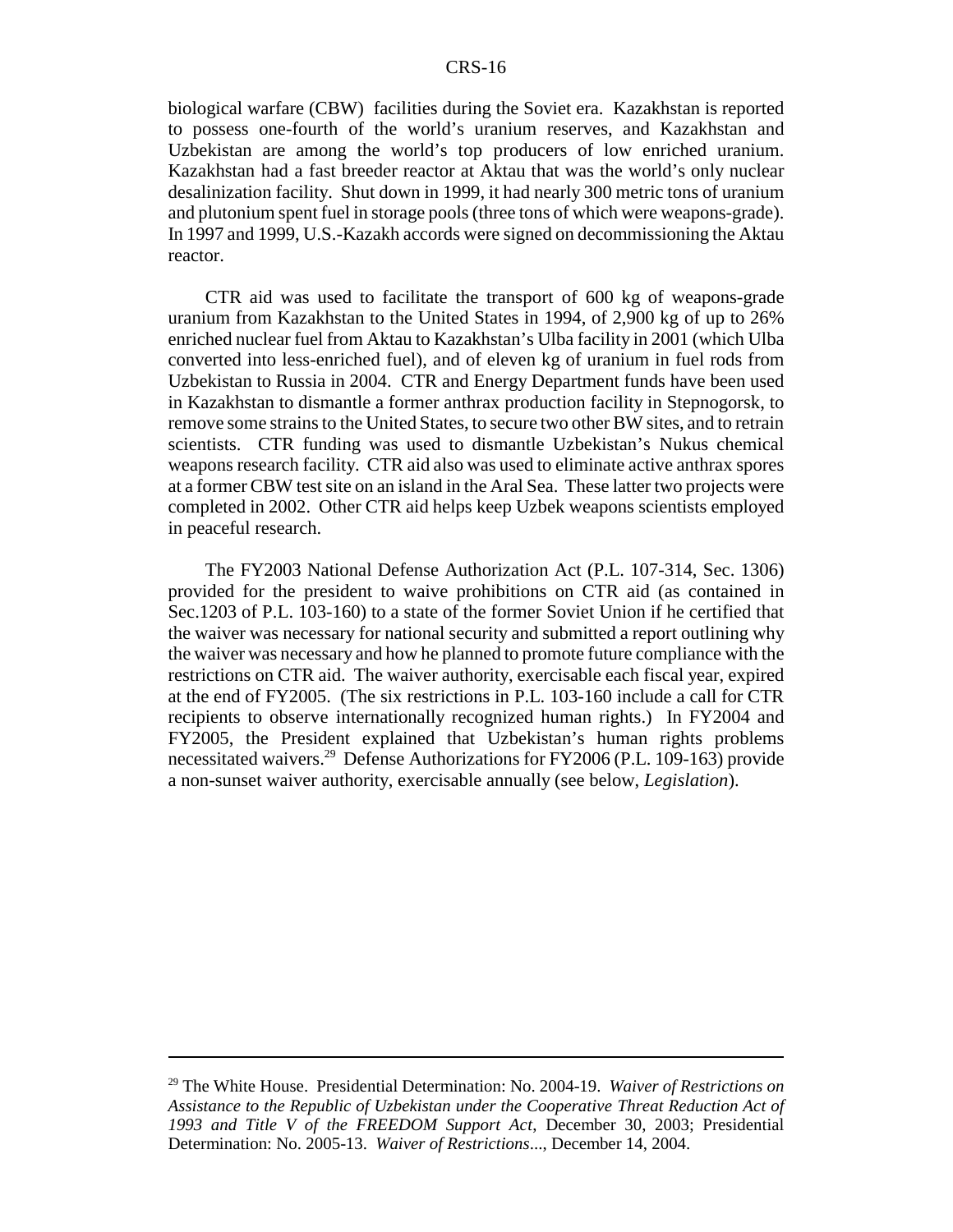## **Trade and Investment**

The Administration and others stress that U.S. support for free market reforms directly serves U.S. national interests by opening new markets for U.S. goods and services and sources of energy and minerals. U.S. private investment committed to Central Asia has greatly exceeded that provided to Russia or most other Eurasian states except Azerbaijan. U.S. trade agreements have been signed and entered into force with all the Central Asian states, but bilateral investment treaties are in force only with Kazakhstan and Kyrgyzstan. Permanent normal trade relations with Kyrgyzstan were established by law in June 2000, so that "Jackson-Vanik" trade provisions no longer apply that call for presidential reports and waivers concerning freedom of emigration.

The emergence of Central Asia as a "new silk road" of trade and commerce is challenged by corruption, inadequate roads, punitive tariffs, border tensions, and the uncertain respect for contracts. Uzbekistan's restrictions on travel have encouraged Tajikistan and Kyrgyzstan to explore building a major road to Kazakhstan that bypasses Uzbekistan. All the states of the region possess large-scale resources that could yield export earnings, but these challenges discourage major foreign investment (except for some investment in the energy sector) to revamp, develop, or market the resources. The Kazakh and Turkmen economies are dependent on energy exports but need added foreign investment for production and transport. Uzbekistan's state-controlled cotton and gold production rank among the highest in the world and much is exported. It also has moderate energy reserves. Kyrgyzstan has major gold mines and strategic mineral reserves, is a major wool producer, and could benefit from tourism. Tajikistan has one of the world's largest aluminum processing plants and is a major cotton grower.

### **Energy Resources**

U.S. policy goals regarding energy resources in the Central Asian and South Caucasian states have included supporting their sovereignty and ties to the West, supporting U.S. private investment, promoting Western energy security through diversified suppliers, assisting ally Turkey, and opposing the building of pipelines that transit "energy competitor" Iran or otherwise give it undue influence over the region. Security for Caspian region pipelines and energy resources also has been a recent interest. President Bush's 2001 *National Energy Policy* report suggests that greater oil production in the Caspian region could not only benefit regional economies, but also help mitigate possible world supply disruptions. It recommends U.S. support for building the BTC pipeline and an Azerbaijan-Turkey gas pipeline, coaxing Kazakhstan to use the oil pipeline, and otherwise encouraging the regional states to provide a stable and inviting business climate for energy development.<sup>30</sup>

According to the U.S. Department of Energy (DOE), the Caspian region is emerging as a significant source of oil and gas for world markets. Kazakhstan possesses the Caspian region's largest proven oil reserves at 9-29 billion barrels, according to DOE, and also possesses 65 trillion cubic feet (tcf) of natural gas.

<sup>30</sup> The White House. *National Energy Policy*, May 2001.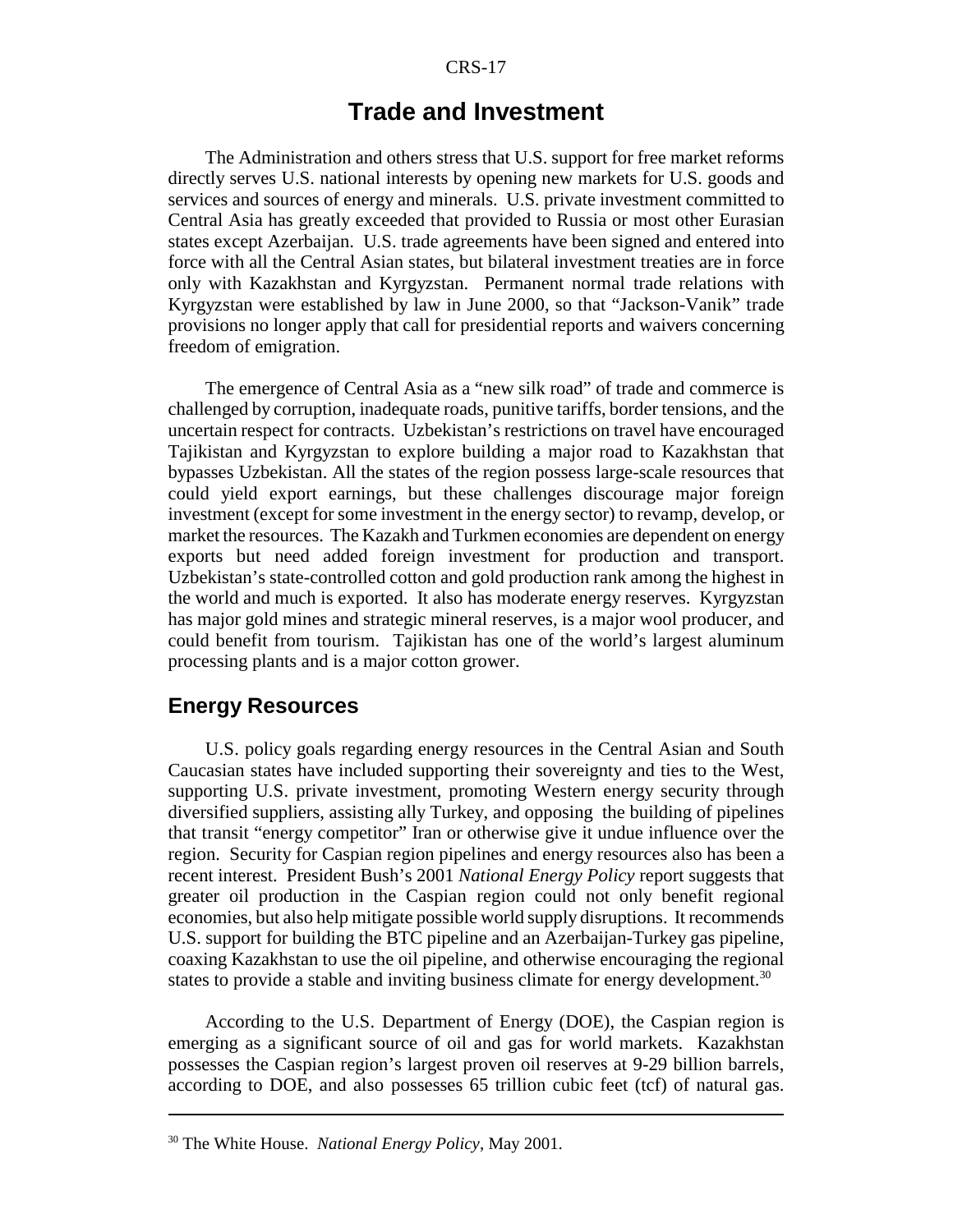Kazakhstan's oil exports currently are about 1.3 million barrels per day (bpd). Some U.S. energy firms and other private foreign investors have become discouraged in recent months by harsher government terms, taxes, and fines. Turkmenistan possesses about 101tcf of proven gas reserves, according to DOE, among the largest in the world. $31$ 

The Central Asian states have been pressured by Russia to yield portions of their energy wealth to Russia, in part because Russia controls most existing export pipelines. Russian shareholders have a controlling interest in the Caspian Pipeline Consortium, which in 2001 completed a 930-mile pipeline that initially carried 560,000 bpd of oil from Kazakhstan to Russia's Black Sea port of Novorossiysk. In December 1997, Turkmenistan opened the first pipeline from Central Asia to the outside world beyond Russia, a 125-mile pipeline linkage to Iran. Niyazov signed a 25-year accord with Putin in 2003 on supplying Russia about 200 billion cubic feet of gas in 2004 (about 12% of production), rising to 2.8 tcf in 2009, perhaps then tying up a large part of Turkmenistan's production.

Turkmenistan halted gas shipments to Russia at the end of 2004 in an attempt to get a higher gas price but settled for all-cash rather than partial barter payments. In early 2006, Turkmenistan again requested higher gas prices from Russia. In October 2005, Kazakhstan and Azerbaijan agreed in principle to ship some Kazakh oil through the BTC pipeline, giving Kazakhstan an export route not transiting Russia. The first Kazakh oil export pipeline not transiting Russia (with an eventual capacity of 400,000 bpd) was completed from Atasu in central Kazakhstan to the Xinjiang region of China (a distance of about 600 miles), and began delivering oil in May 2006. At Atasu, it links to another pipeline from Kumkol, also in central Kazakhstan, and will eventually link to Atyrau on Kazakhstan's Caspian Sea coast. In early April 2006, Turkmenistan and China signed a framework agreement calling for Chinese investment in developing gas fields in Turkmenistan and in building a gas pipeline through Uzbekistan and Kazakhstan to China.

## **U.S. Aid Overview**

For much of the 1990s and until September 11, 2001, the United States provided much more aid each year to Russia and Ukraine than to any Central Asian state (most such aid was funded from the FSA account in Foreign Operations Appropriations, but some derived from other program and agency budgets). Cumulative foreign aid budgeted to Central Asia for FY1992 through FY2005 amounted to \$3.8 billion, 13.6% of the amount budgeted to all the Eurasian states, reflecting the lesser priority given to these states prior to 9/11. Budgeted spending for FY2002 for Central Asia, during OEF, was greatly boosted in absolute amounts (\$584 million) and as a share of total aid to Eurasia (about one-quarter of such aid). The Administration's aid requests since then have gradually declined in absolute amounts, although it has

<sup>31</sup> U.S. Department of Energy. Energy Information Adminstration. *Kazakhstan Country Analysis Brief,* July 2005; *Caspian Sea Country Analysis Brief*, September 2005. See also CRS Report RS21190, *Caspian Oil and Gas: Production and Prospects*, by Bernard A. Gelb.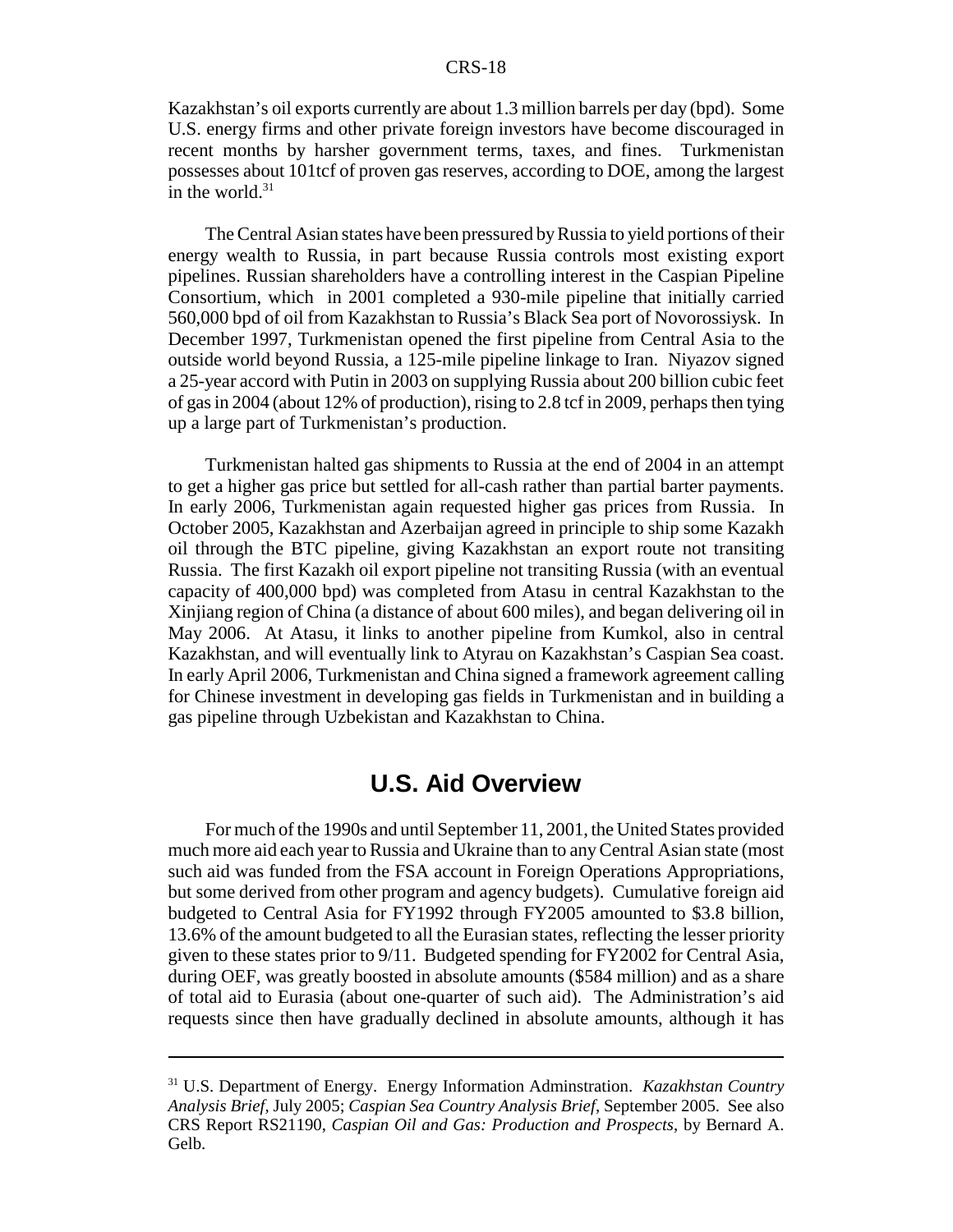continued to stress important U.S. interests in the region. Some observers argue that although aid amounts have declined in dollar amounts in recent years, they appear to loom somewhat larger as percentages of the total FSA and other Function 150 aid to Eurasia (although such regional aid in recent years is still proportionately less than that provided to the South Caucasian region).

Appearing to reflect growing concern about human rights abuses, lessening interest in the region, and a push to reduce spending, Congress approved \$99 million in FSA aid for the states of Central Asia for FY2006, \$17.5 million below the presidential request (P.L. 109-102). Besides bilateral and regional aid, the United States contributes to international financial institutions that aid Central Asia. Recurrent policy issues regarding U.S. aid include what it should be used for, who should receive it, and whether it is effective.

## **109th Congress Legislation**

#### **H.Con.Res. 187 (Ros-Lehtinen)**

Expressing the Sense of Congress Concerning Uzbekistan. Introduced June 22, 2005. Calls for Uzbekistan to permit an international inquiry into the May 2005 violence there and to carry out democratic and human rights reforms.

#### **H.R. 3545 (William Delahunt)**

Uzbekistan Freedom Promotion Act of 2005. Introduced July 28, 2005. Amends the Foreign Assistance Act of 1961 to limit foreign assistance to the government of Uzbekistan, unless the President certifies each fiscal year that it is upholding democratic and human rights. The bill restricts arms exports and visas for Uzbek officials involved in human rights abuses and permits freezing their assets. It calls for expedited U.S. admission of Uzbek pro-democracy advocates fearing prosecution and a report to Congress on moving U.S. military operations out of Uzbekistan.

#### **H.R. 3189 (Christopher Smith)**

Central Asia Democracy and Human Rights Act of 2005. Introduced June 30, 2005. Authorizes \$188 million for FY2006 and each subsequent fiscal year to encourage democratization and respect for human rights in Central Asia. Similarly authorizes \$15 million for expanding broadcasting to the region. Conditions aid to the governments based on their progress on reforms.

#### **H.R. 5122 (Hunter)**

National Defense Reauthorization Act for FY2007. Sec. 1022 restates and revises Defense Department authority to provide support for counter-drug activities of certain foreign governments. Adds Kazakhstan and Kyrgyzstan as eligible for assistance, including possible nonlethal equipment, boats, aircraft, and vehicles. Amount obligated and expended is not to exceed \$40 million in FY2006 or \$60 million in FY2007 or FY2008. Sec. 1025 calls for the Defense Secretary to submit a report by the end of 2006 updating the interagency counter-narcotics plan for Afghanistan and South and Central Asia. Introduced on April 6, 2006. Passed House on May 11, 2006.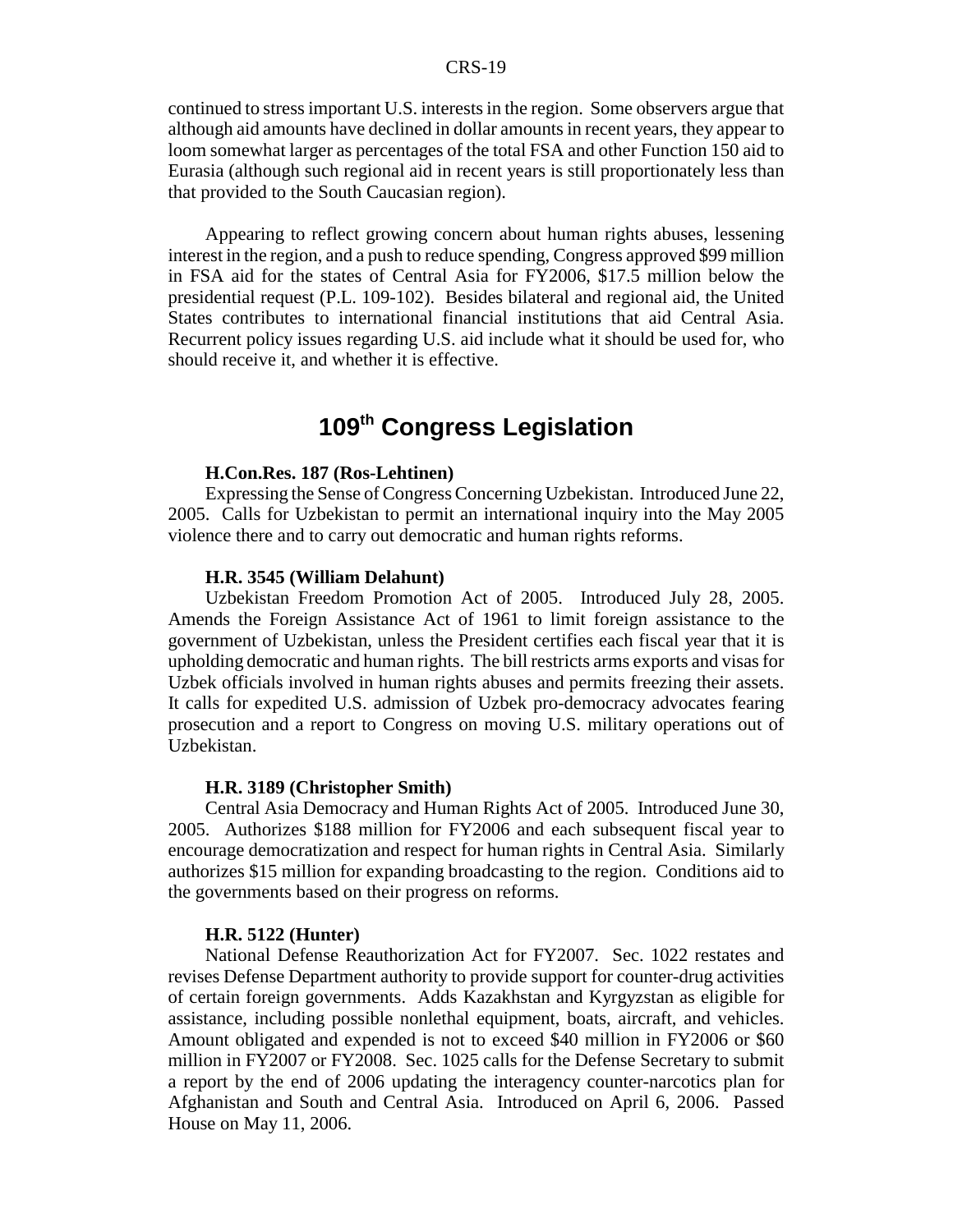#### **H.Res. 545 (Ros-Lehtinen)/S.Res. 295 (Lugar)**

A resolution expressing the sense of the Congress on the arrest of Sanjar Umarov in Uzbekistan. Introduced on November 10, 2005. Passed House on December 18, 2005. S.Res. 295 introduced on November 2, 2005. Passed Senate on November 2, 2005.

#### **S. 2749 (Brownback)**

To update the Silk Road Strategy Act of 1999 to modify targeting of assistance in recognition of political and economic changes in the Central Asian and South Caucasian countries since 1999. Introduced May 4, 2006. Designates Afghanistan as a Silk Road country. States that support for democracy, mineral and other property rights, the rule of law, and U.S. trade with energy-rich Kazakhstan, Azerbaijan, and Turkmenistan, and with energy-transporting states will strengthen U.S. energy security by enhancing access to diversified energy resources. Urges close U.S. relations with the Silk Road states to facilitate maintaining military bases near Afghanistan and Iraq. Recognizing that China and Russia have acted at odds with U.S. security interests, such as by curbing the U.S. military presence in Uzbekistan, calls for U.S. observer status in the Shanghai Cooperation Organization (SCO) in order to promote stability and security. Calls for providing greater access to Export-Import Bank loans, promoting the development of trans-Caspian oil and gas pipelines, and supporting the building of a rail link in Kazakhstan that will facilitate the shipment of oil and other goods to Europe. Calls for the Export-Import Bank and OPIC to help set up a Caspian Bank of Reconstruction and Development. Urges consideration for setting up a Silk Road Advisory Board (consisting of experts in agriculture, democratization, banking, finance, legal reform, infrastructure planning, and oil and gas extraction and transport), a private sector energy consultancy (to coordinate business projects and promote production, transportation, and refining investments), and an annual meeting of Silk Road aid sponsors and beneficiaries to be held in conjunction with the Energy Security Forum of the U.N. Economic Council of Europe.